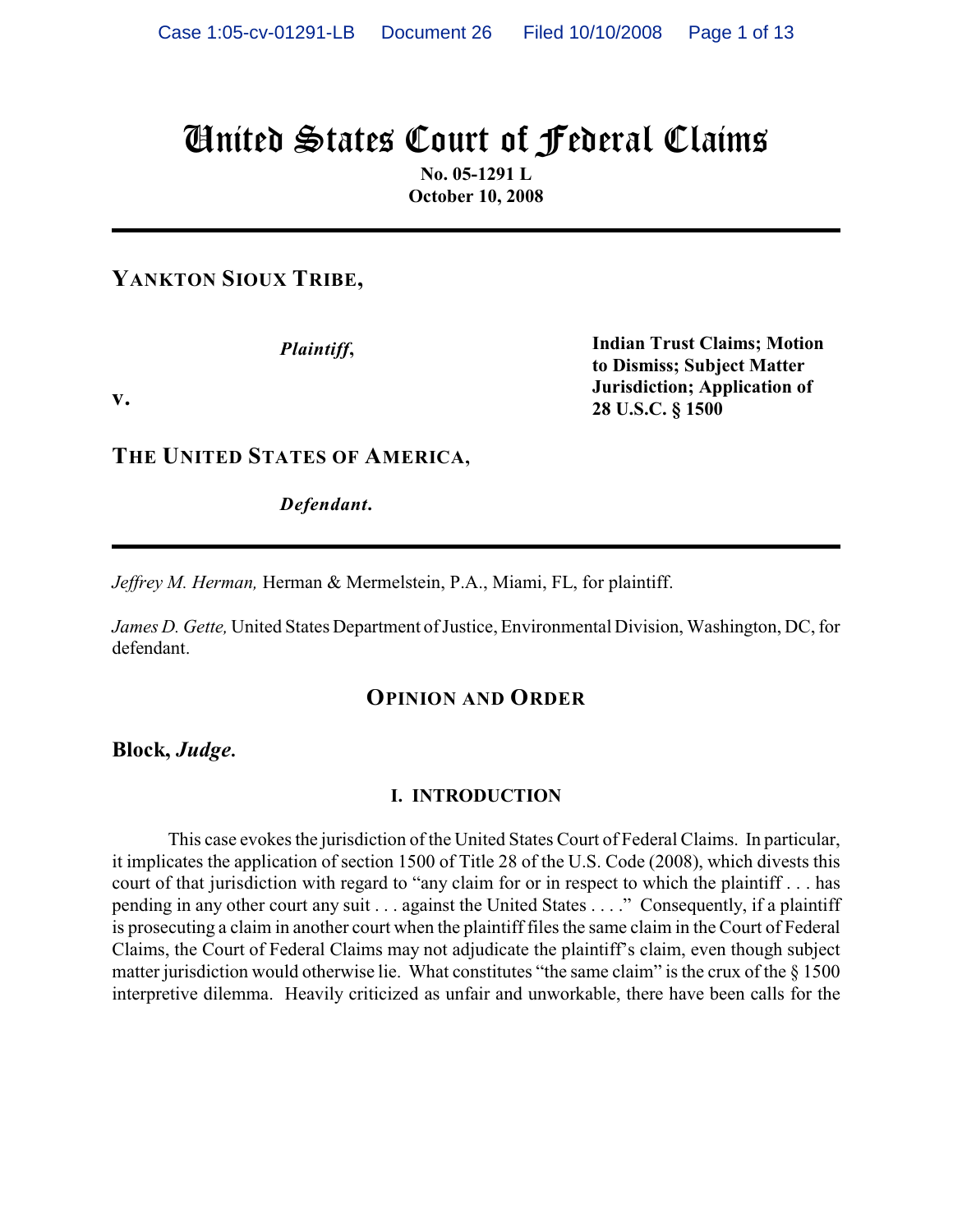repeal of § 1500. Nevertheless, despite a possible harsh outcome, paraphrasing Lord Nelson, 2 this court must rise to expectations, do its duty, and simply apply the statute.

In the case *sub judice*, defendant, the United States, holds lands and natural resources in trust for the benefit of plaintiff, the Yankton Sioux Tribe, a federally-recognized Indian tribe in South Dakota. Plaintiff filed a complaint in the United States District Court for the District of Columbia essentially alleging that defendant's officers mismanaged plaintiff's trust and failed to properly account for trust funds. Two years later, while plaintiff's case remained pending in district court, plaintiff filed a similar complaint in this court, also alleging trust mismanagement and a failure to properly account for trust funds. While the complaint in district court seeks declaratory and injunctive relief, the complaint in this court seeks monetary damages.

Here defendant has moved to dismiss plaintiff's claim for lack of subject matter jurisdiction pursuant to Rule 12(b)(1), RULES COURT OF FEDERAL CLAIMS ("RCFC"), citing the applicability of 28 U.S.C. § 1500 as its rationale. The issue in this case, as is probable in any § 1500 controversy, is whether the complaint in district court and the complaint in this court assert the same claim. For the reasons set forth below, because the two complaints as a matter of law assert the same claim, § 1500 applies. Accordingly, the court must grant defendant's motion to dismiss.

### **II. FACTUAL BACKGROUND**

Plaintiff, the Yankton Sioux Tribe, is a federally-recognized sovereign Indian tribe occupying the Yankton Reservation in South Dakota. (Compl. ¶¶ 1, 4; Def.'s Am. Answer ¶¶ 1, 4.) Plaintiff is eligible for special programs and services provided by the United States, due to its status as an Indian tribe. (Compl. ¶ 1; Def.'s Am. Answer ¶ 1.) Because of this relationship, defendant holds certain Yankton Reservation land and natural resources in trust, which the Bureau of Indian Affairs, Department of Interior, manages and controls for plaintiff's benefit. (Compl. ¶¶ 4, 7; Def.'s Am. Answer ¶¶ 4, 7.) In this capacity, defendant has approved leases and granted other interests in Yankton Reservation land and has correspondingly assumed the responsibility of collecting, investing, and distributing the resulting income to plaintiff. (Compl. ¶ 7; Def.'s Am. Answer ¶ 7.)

<sup>&</sup>lt;sup>1</sup> See Keene Corp. v. United States, 508 U.S. 200, 222 (1993) (Stevens, J. dissenting) ("Admittedly, this is a badly drafted statute . . . . [I]t does not lend itself easily to sensible construction. Moreover, the Court's interpretation of § 1500 today may have the salutary effect of hastening its repeal or amendment."); *A.C. Seeman, Inc. v. United States*, 5 Cl. Ct. 386, 389 (1984) ("Section 1500 is an anachronism. It was first enacted in 1868, and over the years has been encrusted with numerous shadings and tortured constructions."). *See generally* Paul F. Kirgis, *Section 1500 and the Jurisdictional Pitfalls of Federal Government Litigation*, 47 AM. U. L.REV. 301 (1997); Payson R. Peabody et al., *A Confederate Ghost that Haunts the Federal Courts: The Case for the Repeal of 28 U.S.C. § 1500*, 4 FED. CIR. B.J. 95 (1994).

 $2^2$  Lord Horatio Nelson, "England expects that every man will due his duty," at the battle of Trafalgar (Oct. 21, 1805), *in* OXFORD DICTIONARY OF QUOTATIONS 558:19 (6th ed. 2004) (citing Robert Southey, LIFE OF NELSON ch. 9 (1813)).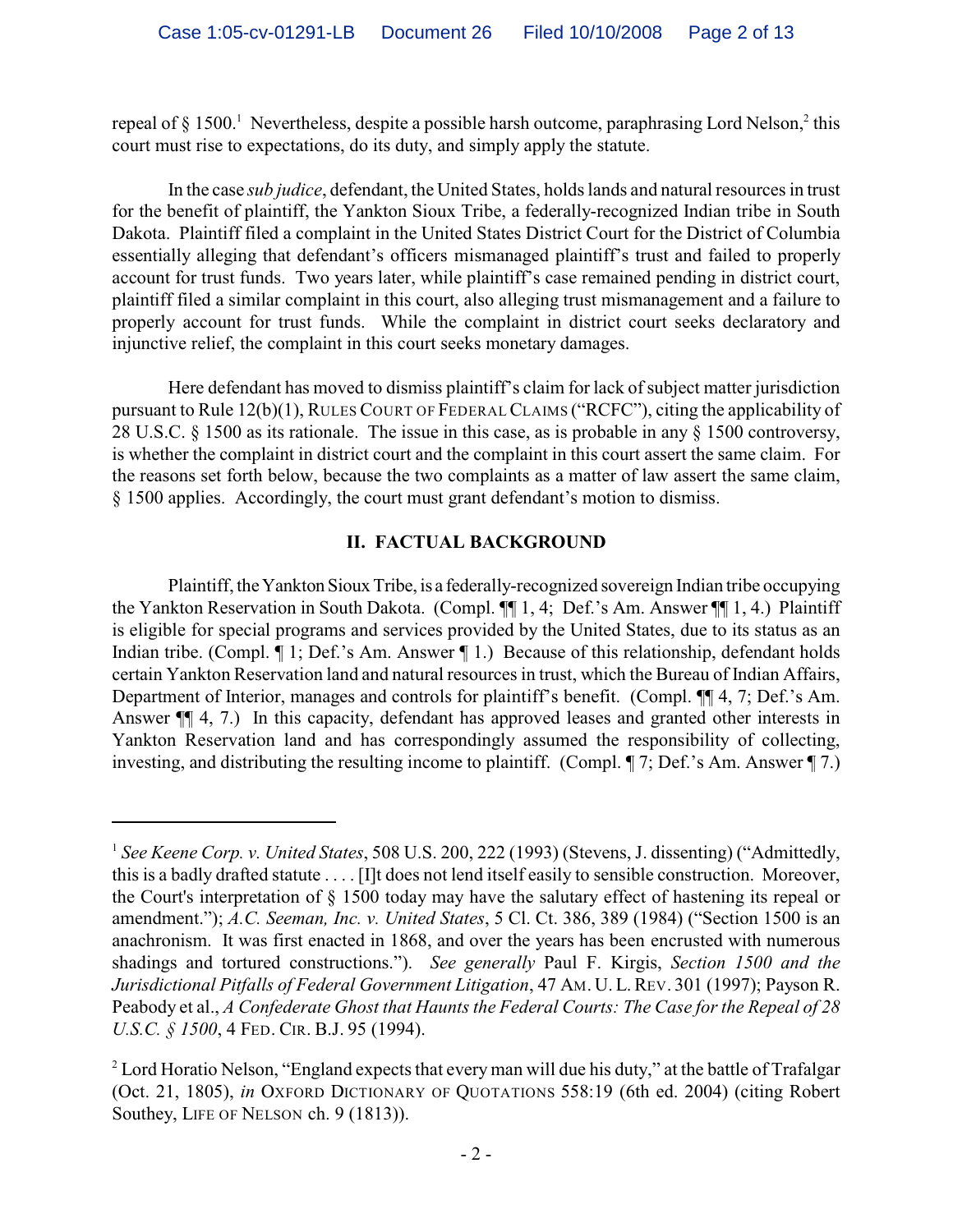On July 28, 2003, plaintiff filed a complaint in the United States District Court for the District of Columbia ("D.D.C. Compl.") alleging that defendant's officers, Gale Norton, then Secretary of the Interior, and Paul H. O'Neill, then Secretary of the Treasury, failed to properly manage and account for the trust's property and funds as required by law. (D.D.C. Compl.  $\P$  6, 15, 17.) In its district court complaint, plaintiff's prayer for relief seeks:

> $(1)$ ... a declaration that the [d]efendants have not provided the tribe with a full and complete accounting of the Tribe's trust funds as required by law;  $(2)$ ... an injunction requiring the [d]efendants to provide a full and complete accounting of the Tribe's funds; (3) . . . attorney's fees and costs as provided by law; and (4) . . . other relief as may be just and equitable.

### (D.D.C. Compl. at 10.)

On December 14, 2005, while its case remained pending in district court, plaintiff filed suit in the U.S. Court of Federal Claims alleging that defendant "breached its fiduciary and statutory duty . . . bymismanaging [plaintiff's] land, natural resources and the income derived therefrom," and that as a result, "[plaintiff] lost royalties, interest, income, profits and proceeds which [otherwise] would have been earned . . . ." (Compl.  $\P$  15–16.) Plaintiff also alleges that defendant has "failed to provide an accounting from which [plaintiff] can discern the nature and extent of any losses suffered." (Compl. ¶ 23.) Plaintiff's prayer for relief seeks "compensatory damages . . ., interest costs, attorney's fees, and all other further relief as this Court deems proper." (Compl. at 6.) Clearly, the issue before this court is whether it must dismiss the instant complaint under §1500 because the two claims are the same as a matter of law.

### **III. DISCUSSION**

Defendant raises this §1500 issue in its RCFC 12(b)(1) motion to dismiss for lack of jurisdiction. Even absent such a motion, plaintiff bears the burden of establishing this court's jurisdiction by a preponderance of the evidence. *See Lujan v. Defenders of Wildlife*, 504 U.S. 555, 561 (1992); *Alder Terrace, Inc. v. United States*, 161 F.3d 1372, 1377 (Fed. Cir. 1998) (citing *McNutt v. Gen. Motors Acceptance Corp. of Ind.*, 298 U.S. 178, 189 (1936)); *Reynolds v. Army & Air Force Exch. Serv.*, 846 F.2d 746, 748 (Fed. Cir. 1988). However, in deciding a motion to dismiss for lack of jurisdiction where, as here, the facts are not controverted, this court must assume that all of plaintiff's factual allegations are true and draw all reasonable inferences therefrom in plaintiff's favor. *Henke v. United States*, 60 F.3d 795, 797 (Fed. Cir. 1995).

Regardless of the possible application of § 1500, there is no facial question regarding subject matter jurisdiction. The "Indian Tucker Act" grants the Court of Federal Claims jurisdiction over "any claim against the United States . . . in favor of any tribe, band, or other identifiable group of American Indians . . . whenever such claim is one arising under the Constitution, laws or treaties of the United States, or Executive orders of the President, or is one which otherwise would be cognizable in the Court of Federal Claims if the claimant were not an Indian tribe, band or group." 28 U.S.C. § 1505 (2008). This last phrase, explicitly granting jurisdiction over claims that would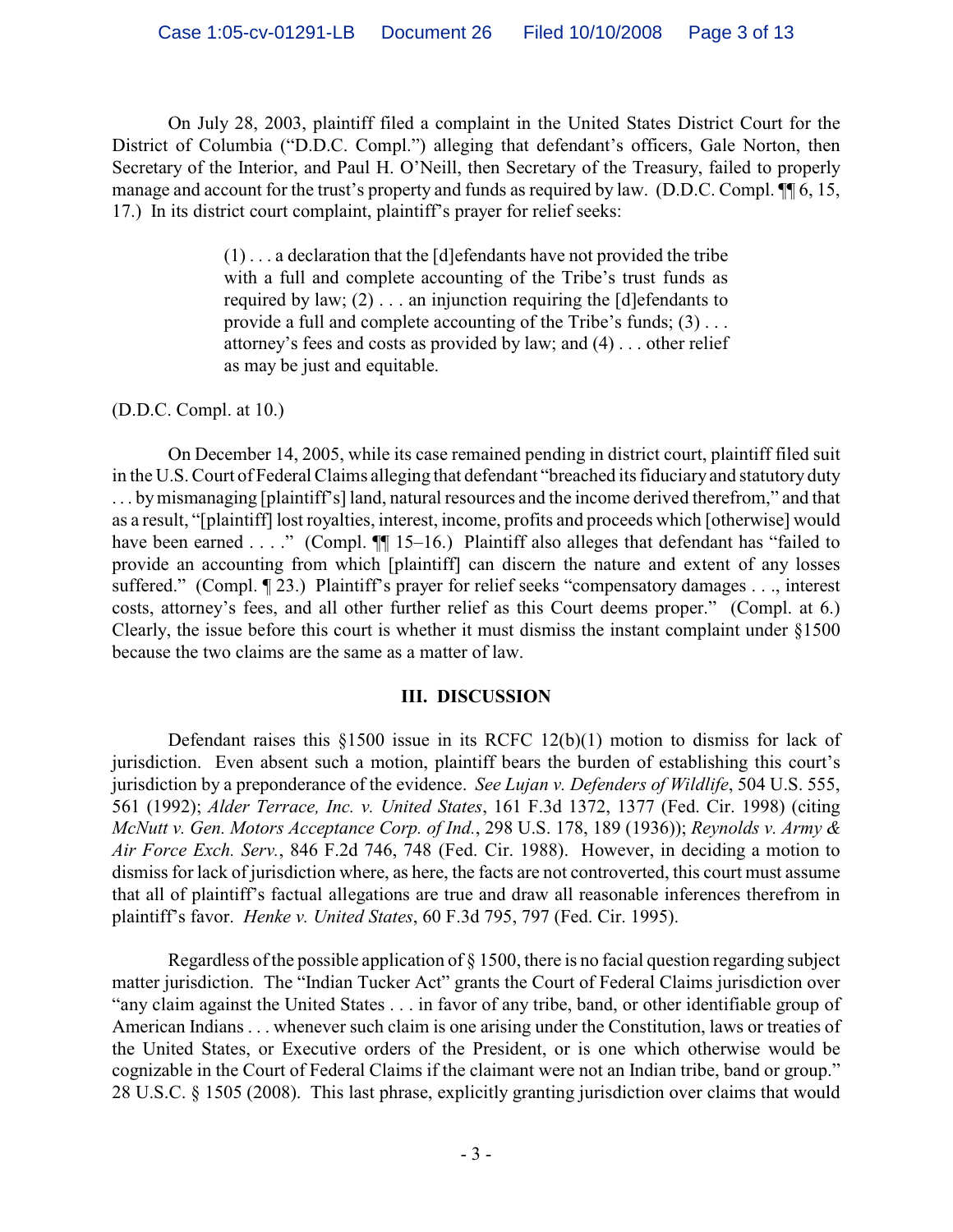"otherwise be cognizable" in this court mainly refers to the Tucker Act which confers on the Court of Federal Claims jurisdiction over suits against the United States arising under the Constitution, an act of Congress or any federal regulation, or upon any express or implied contract, or for liquidated or unliquidated damages in cases not sounding in tort. 28 U.S.C.  $\S$  1491(a)(1) (2008).<sup>3</sup> Simply stated, the Indian Tucker Act allows a Native American tribe to bring suit in the Court of Federal Claims like any other plaintiff. *See Tohono O'Odham Nation v. United States*, 79 Fed. Cl. 645, 652 (2007) (citing *United States v. White Mountain Apache Tribe*, 537 U.S. 465, 472 (2003)).

All the same, the Tucker Act and the Indian Tucker Act are merely jurisdictional in nature; they do not create substantive rights enforceable against the United States for money damages. *See White Mountain Apache Tribe*, 537 U.S. at 472. A plaintiff must also cite a separate money-mandating constitutional provision, statute, or regulation, which supports a claim for damages against the United States. *Khan v. United States*, 201 F.3d 1375, 1378 (Fed. Cir. 2000); *see also United States v. Mitchell*, 463 U.S. 206 at 216–17 (1983) ("the claimant must demonstrate that the source of substantive law he relies upon can fairly be interpreted as mandating compensation by the Federal Government for the damages sustained") (internal quotations omitted). Regarding Indian trust claims, like the case at bar, this separate substantive right may be found in a number of statutes and regulations which establish the government's fiduciary obligation to manage and operate Indian land and resources. *See Mitchell*, 463 U.S. at 226. But, even if, as here, subject matter jurisdiction is present, 28 U.S.C. § 1500 divests this court of that jurisdiction with regard to "any claim for or in respect to which the plaintiff . . . has pending in any other court any suit . . . against the United States . . . ."

In determining whether § 1500 divests this court of jurisdiction, we begin with the statute's text, structure, and purpose. *Prati v. United States*, 81 Fed. Cl. 422, 430 (2008) (citing *Lamie v. United States Trustee*, 540 U.S. 526, 534 (2004); *U.S. Nat'l Bank of Oregon v. Indep. Ins. Agents of Am.*, 508 U.S. 439, 455 (1993); *Electrolux Holdings, Inc. v. United States*, 491 F.3d 1327, 1330 (Fed. Cir. 2007)). Section 1500 is "awkwardly formulat[ed]," *Keene*, 508 U.S. at 210, and in its entirety provides:

> The United States Court of Federal Claims shall not have jurisdiction of any claim for or in respect to which the plaintiff or his assignee has pending in any other court any suit or process against the United States or any person who, at the time when the cause of action alleged in such suit or process arose, was, in respect thereto, acting or professing to act, directly or indirectly under the authority of the United States.

<sup>&</sup>lt;sup>3</sup> 28 U.S.C. § 1491(a)(1) provides, in pertinent part, "The United States Court of Federal Claims shall have jurisdiction to render judgment upon any claim against the United States founded either upon the Constitution, or any Act of Congress or any regulation of an executive department, or upon any express or implied contract with the United States, or for liquidated or unliquidated damages in cases not sounding in tort."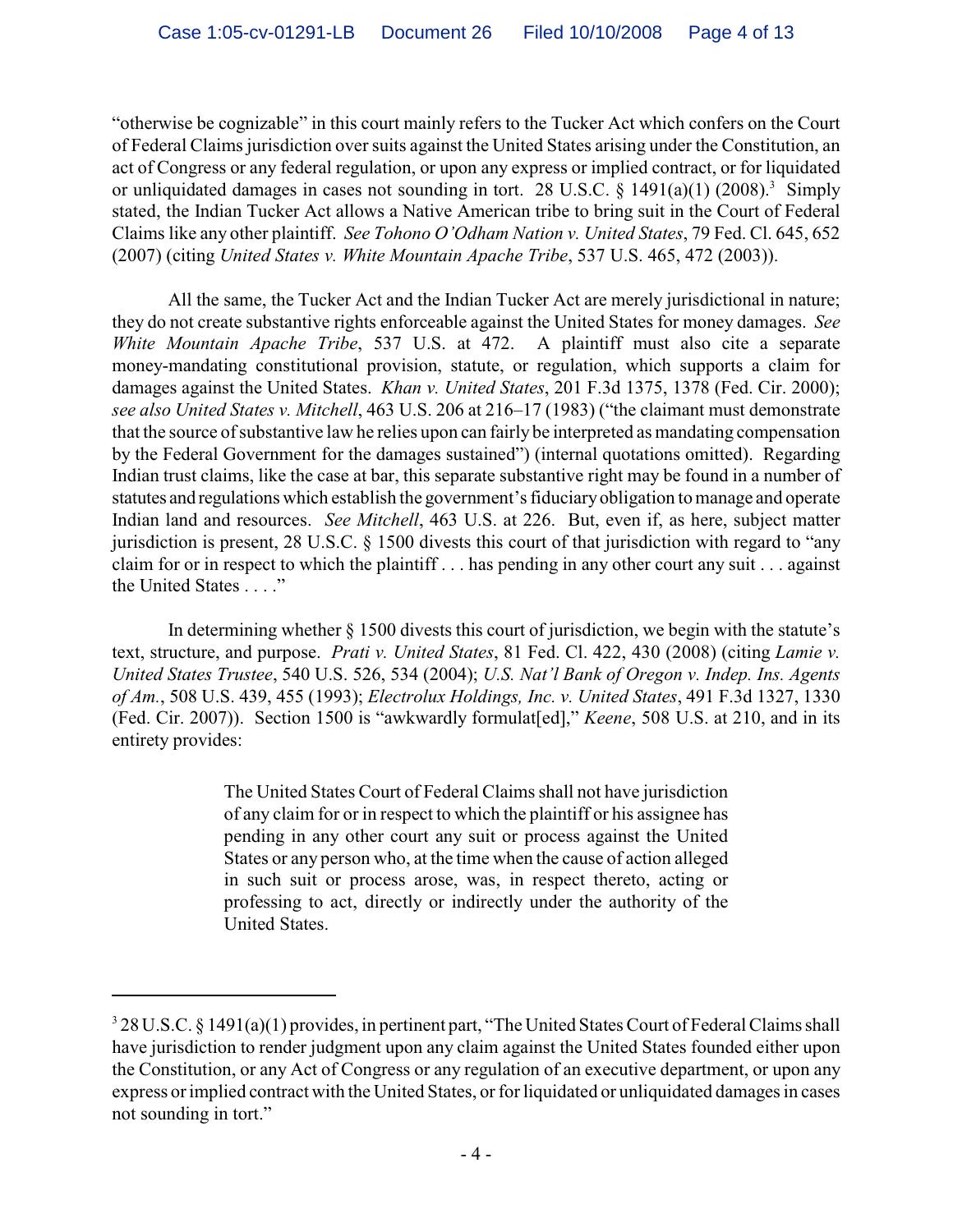Stripping away the excess verbiage, the core of § 1500 mandates that "[the Court of Federal Claims] shall not have jurisdiction of *any* claim . . . *in respect to* which the plaintiff . . . has pending in *any* other court *any* suit . . . against the United States . . . ." (emphases added). The phrase "in respect to" is roughly analogous to the word "concerning," which means "relating to" or "regarding," MERRIAM-WEBSTER'S COLLEGIATE DICTIONARY 257, 1061 (11th ed. 2003), and compels this court to compare the claim before it to those pending in any other court. *See Keene*, 508 U.S. at 210 ("[Section] 1500 requires a comparison between the claims raised in the Court of Federal Claims and in the other lawsuit."); *Harbuck v. United States*, 378 F.3d 1324, 1328 (Fed. Cir. 2004); *Loveladies Harbor, Inc. v*. *United States*, 27 F.3d 1545, 1549 (Fed. Cir. 1994). Thus, if the comparison reveals that plaintiff is simultaneously prosecuting the same claim against the United States in another court, § 1500 divests this court of jurisdiction. *Holloway v. United States*, 60 Fed. Cl. 254, 256 (2004).

Section 1500's purpose is illuminated by its legislative history, which was thoroughly discussed in *UNR Indus., Inc. v. United States*, 962 F.2d 1013, 1017–19 (Fed. Cir. 1992) and then summarized in *Keene*, 508 U.S. at 206–07. The statute'srootstrace back to the Civil War's aftermath when ex-Confederate soldiers or supporters brought claims against the government for the cotton it seized during the war. *Id*. at 206. The Abandoned Property Collection Act, ch. 120, 12 Stat. 820, allowed these claimants to pursue their suits in our predecessor court, the Court of Claims, under the condition that the claimants prove that they had not aided the Confederacy—a hurdle that proved difficult to overcome. *Keene*, 508 U.S. at 206. In order to improve their chances of recovery, these claimants filed suits against federal officials in other courts, not under the aforementioned statutory cause of action, but instead under tort theories such as conversion. *Id.* (citing David Schwartz, *Section 1500 of the Judicial Code and Duplicate Suits Against the Government and its Agents*, 55 GEO.L.J. 573, 574–80 (1967)). This duplication of suits prompted Congress to prohibit anyone from filing in the Court of Claims "any claim . . . for or in respect to which he . . . shall have commenced and has pending" an action in any other court against an officer or agent of the United States. *Id.* (citing Act of June 25, 1868, ch. 71, § 8, 15 Stat. 77). The statute lives on today with only minor, non-substantive changes in its text.<sup>4</sup>

In light of the statute's history and text, courts have concluded that  $\S$  1500's purpose is twofold: first, "to protect the United States from having to defend two lawsuits over the same matter simultaneously;" and second, "to force plaintiffs to choose between pursuing their claims in [this court] or in another court." *United States v. County of Cook*, 170 F.3d 1084, 1090–91 (Fed. Cir. 1999) (citing *UNR*, 962 F.2d at 1019).Courts have consistently interpreted § 1500 in a manner that effectuates this dual purpose.

<sup>&</sup>lt;sup>4</sup> The only legislative comment or note accompanying  $\S$  1500 when it was adopted in 1948 was that the text's changes were "in phraseology" only. *UNR*, 962 F.2d at 1019 (citing Reviser's Notes, 28 U.S.C. § 1500, p. 1862). Since then, the only changes to the statute's text were those made to reflect the history of this court; *i.e.*, the transition from the Court of Claims to the Claims Court and then from the Claims Court to the current Court of Federal Claims. Pub. L. No. 102-572, § 902(a)(1) (1992); Pub. L. No. 97-162 (1982).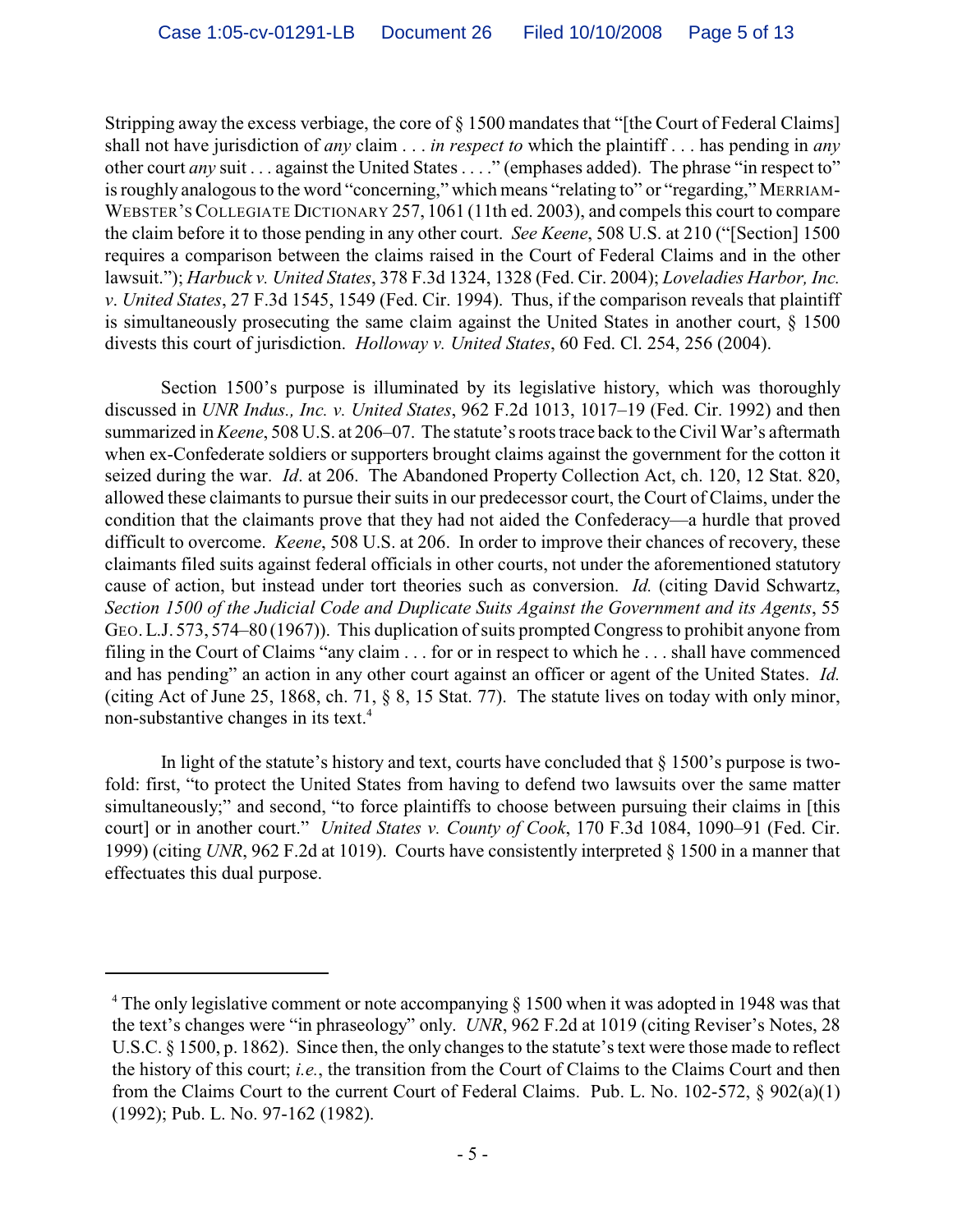For example, the Supreme Court in *Keene*<sup>5</sup> announced that "the comparison of the two cases" for purposes of possible dismissal would turn on whether the plaintiff's other suit was based on substantially the same operative facts as the Court of Claims action, at least if there was some overlap in the relief requested." 508 U.S. at 212. Regarding how much similarity or "overlap" between the operative facts can be tolerated, the Court in *Keene* pointed to the "in respect to which" language in § 1500 as an indication that "Congress did not intend the statute to be rendered useless by a narrow concept of identity providing a correspondingly liberal opportunity to maintain two suits arising from the same factual foundation." *Id.* at 213. While this statement in the Court's opinion appears to give § 1500 a broad preclusive effect, *Keene* expressly left open the issue of whether claims based on the same operative facts, but seeking *completely* different relief would implicate § 1500*—*an issue the Court of Claims decided in 1956, in *Casman v. United States.*<sup>6</sup> See id. at n.6 (emphasis added).

When the Federal Circuit again took up the *Casman* situation referenced in *Keene*, it held that "for the Court of Federal Claims to be precluded from hearing a claim under § 1500, the claim pending in another court must arise from *the same operative facts*, and must seek *the same relief*."

 $5$  Keene was a company that manufactured and sold thermal insulation and acoustical products containing asbestos. *Keene*, 508 U.S. at 202. After multiple parties sued Keene in tort for allegedly exposing them to asbestos fibers, Keene filed a third-party complaint against the United States in the District Court for the Western District of Pennsylvania, seeking indemnification or contribution. *Id.* Keene's third-party complaint proceeded on the theory that the products the asbestos claimants had been exposed to, had in fact, been supplied to the government pursuant to government contracts and in accordance with specifications laid out by the government in those contracts. *Id.* at 203. While Keene's claim was pending in district court, Keene filed suit in the Court of Federal Claims on a breach of implied warranty theory, seeking amounts "which may be recovered from Keene by the claimants, by settlement or judgment." *Id.*Keene filed yet another suit against the United States, this time in the District Court for the Southern District of New York, on various tort theories, plus an additional Fifth Amendment takings theory. *Id.* at 204. This third suit also sought damages for the amounts paid by Keene to asbestos claimants. *Id.* Keene's final move was to file a fourth suit back in the Court of Federal Claims, this time advancing the same takings theory as in district court and seeking amounts that the United States recouped from the asbestos claimants whom Keene already paid. *Id.* at 204–05. The Court of Federal Claims dismissed the two suits before it, citing 28 U.S.C. § 1500. *Id.* at 205. The dismissal was ultimately upheld by the Federal Circuit sitting *en banc*. *Id.*; *UNR*, 962 F.2d at 1025.On a grant of certiorari, the Supreme Court affirmed, holding that when applying § 1500 "dismissal . . . turn[s] on whether the plaintiff's other suit was based on substantially the same operative facts as the [Court of Federal Claims] action, at least if there [is] some overlap in the relief requested. That the two actions [are] based on different legal theories [does] not matter." *Id.* at 212 (internal citations omitted).

<sup>&</sup>lt;sup>6</sup> In *Casman*, plaintiff alleged he was illegally dismissed from his government position. 135 Ct. Cl. 647, 647 (1956). He brought suit in the Court of Claims for back pay, while he had pending a suit seeking reinstatement in district court. *Id.* The court stated that the relief he sought was "entirely different" because neither court had the power to grant the relief requested in the other; *i.e.*, the Court of Claims could not reinstate plaintiff and the district court could not award monetary damages. *Id.* at 650. Accordingly, the court held that § 1500 did not apply. *Id.*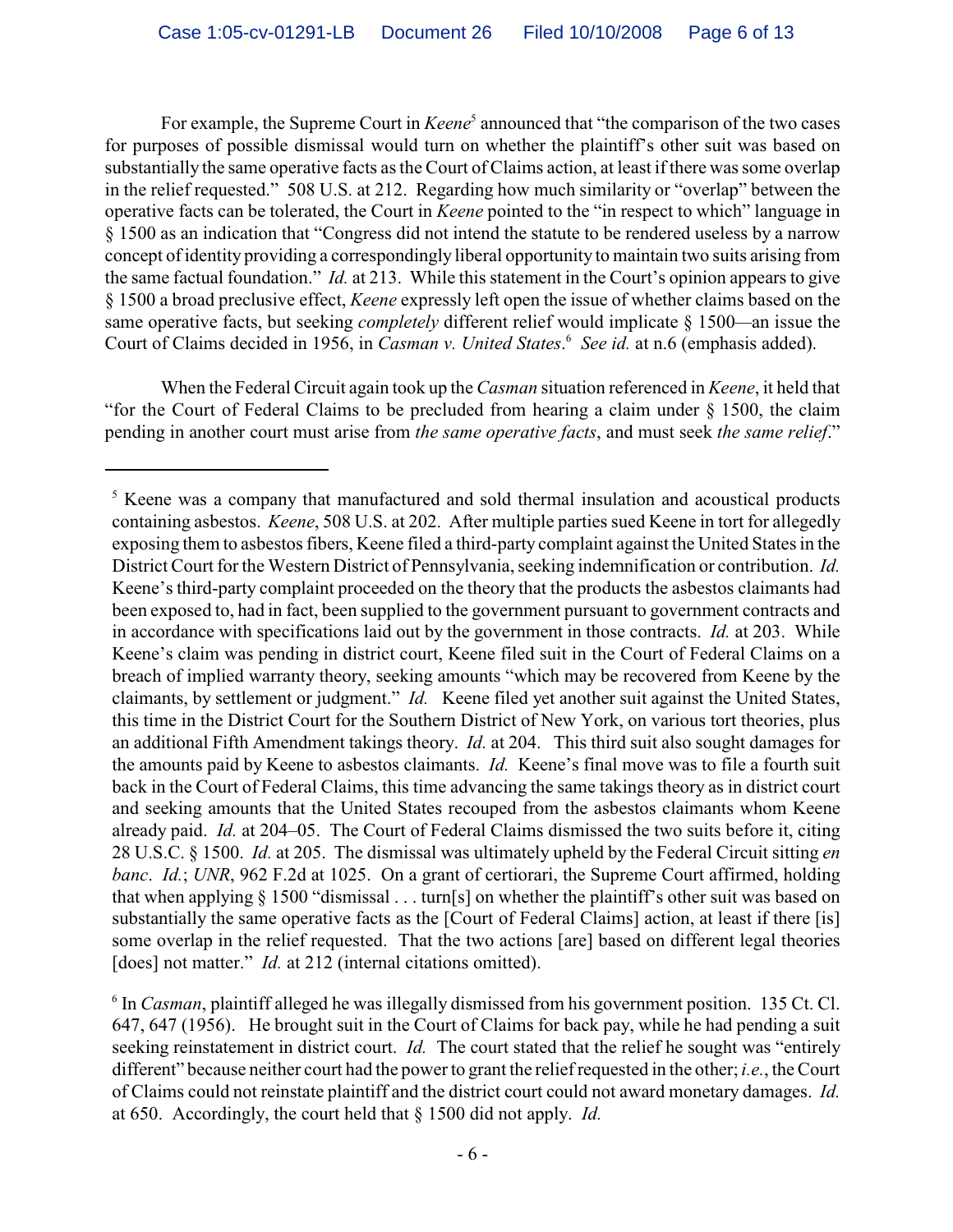*Loveladies Harbor, Inc.*,<sup>7</sup> 27 F.3d at 1551 (emphasis in original). However, in an earlier portion of the opinion, the court framed the rule differently, stating, "[t]he issue . . . is whether § 1500 denies jurisdiction to the Court of Federal Claims if, at the time a complaint for money damages is filed, there is a pending action in another court that seeks *distinctly different relief*." *Id.* at 1549 (emphasis added). Later, the court returned to the "distinctly different" formulation when it stated, "[if] the claims are distinctly different, [plaintiffs] are excused from the jurisdictional dance required by § 1500." *Id*. Read in its entirely, the rule of *Loveladies*is this: if the operative facts are the same, but the relief requested is "distinctly different," then § 1500 does not apply. *See id.* at 1549–51.

Setting the *Keene* and *Loveladies* formulations of § 1500 side-by-side, it becomes clear that they are two sides of the same coin:

> (a) If the operative facts are substantially the same and there is some overlap in the relief requested, then § 1500 applies. *Keene*, 508 U.S. at 212.

> (b) If the operative facts are the same, but the relief requested is distinctly different, then § 1500 does not apply. *See Loveladies*, 27 F.3d at 1549–51.

Thus, *Keene* frames the rule in the positive; *Loveladies* frames the rule in the negative. *See Tohono O'Odham Nation*, 79 Fed. Cl. at 656 ("[T]he inquiry is whether there is meaningful overlap both in the underlying facts and in the relief sought in the two actions. A perfect symmetry of relief is not necessary"); *Ak-Chin Indian Cmty. v. United States*, 80 Fed. Cl. 305, 316 (2008) ("[T]he difference between the analyses in *Keene* [] and *Loveladies* . . . center[s] on . . . whether the relief sought in both courts is 'distinctly different' or if there is 'some overlap' . . . . [The issue] is whether plaintiff's claims are based on the same operative facts and whether the relief plaintiff seeks in both courts contains 'some overlap' or is 'distinctly different.'") (internal citations omitted).

Assuming that the § 1500 comparison reveals that plaintiff's claims present substantially the same operative facts, § 1500 will divest this court of jurisdiction unless the relief sought is "distinctly" different." *See Loveladies*, 27 F.3d at 1549. The fact that the first complaint seeks additional relief beyond what is sought in the second complaint, however, does not preclude § 1500 from applying. *See Harbuck*, 378 F.3d at 1329 ("The inclusion of other and different requested relief in the two

<sup>&</sup>lt;sup>7</sup> In *Loveladies*, plaintiff owned a tract of wetlands. *Id.* at 1547. When plaintiff sought a fill permit from the Army Corps of Engineers, the permit was denied. *Id.* Plaintiff challenged the permit denial in federal district court. *Id.* While plaintiff's claim was pending in district court, plaintiff filed suit in the Court of Federal Claims, maintaining that the permit denial was a taking of private property and seeking monetary damages. *Id.* The Court of Federal Claims awarded plaintiff damages and the government appealed on the grounds that § 1500 deprived the Court of Federal Claims of subject matter jurisdiction. *Id*. at 1547–48. The Federal Circuit proceeded on the assumption that the operative facts were the same between the two claims, but concluded that the relief sought was "distinctly different." *Id.* at 1552, 1554. Thus, the Federal Circuit held that the Court of Federal Claims had jurisdiction to hear plaintiff's claim. *Id.* at 1556.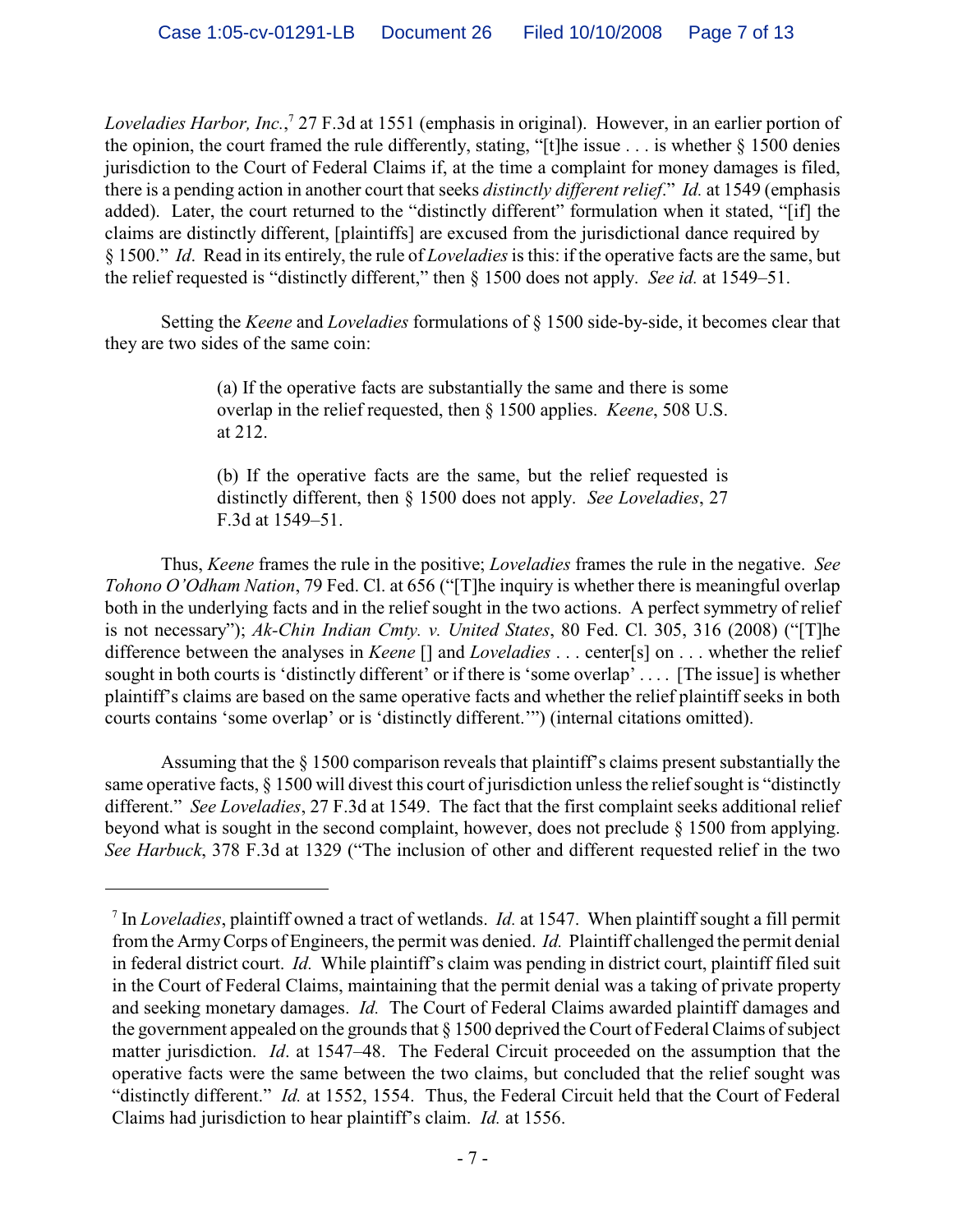complaints does not avoid the application of  $\lceil \frac{6}{5} \rceil 500 \rceil$ "). In other words,  $\frac{6}{5} \rceil 500$  may apply even if there is only "some overlap" in the relief requested. *Keene*, 508 U.S. at 212.

Furthermore, when comparing the claims as  $\S$  1500 requires, it is the similarity of the operative facts and the relief sought that controls, rather than the underlying legal theories. *See Keene*, 508 U.S. at 212 ("That . . . two actions [are] based on different legal theories [does] not matter.") *Johns-Manville Corp. v. United States*, 855 F.2d 1556, 1563 (Fed. Cir. 1988) ("[W]e construe the term 'claim' in 28 U.S.C. § 1500 to be defined by the operative facts alleged, not the legal theories raised."). Conversely, if the claims present distinctly different operative facts, § 1500 does not apply. *See d'Abrera v. United States*, 78 Fed. Cl. 51, 58 (2007) ("[I]f a material factual difference exists between two claims, they are not the same for the purposes of Section 1500"); *Heritage Minerals, Inc. v. United States*, 71 Fed. Cl. 710, 716 (2006) ("while claims may be supported by some common operative facts, [s]ection 1500 is not implicated where the material facts supporting each claim are characterized as largely dissimilar") (internal quotations omitted). With the above framework for a § 1500 analysis firmly established, a comparison of plaintiff's claims, both in their operative facts and in the relief they request, is in order.

### **A. Comparison of Operative Facts**

To aid in the comparison of operative facts, two appendices to this opinion have been created. Appendix A of this opinion is a side-by-side comparison of the enumerated averred facts in both the district court complaint and the complaint in this court. Appendix B constitutes a side-by-side comparison of the stated claims for relief in each complaint.<sup>8</sup> Even a cursory glance at these appendices reveals that plaintiff's claims are very similar.

Of the 14 paragraphs of alleged facts in plaintiff's complaint in this court, 10 are either identical or nearly identical to those found in plaintiff's district court complaint. Turning to the differences, the additional text in paragraph 10 of the complaint in this court includes statements of law—namely additional fiduciary duties arising out of the same trust relationship alleged in the district court complaint. Paragraph 15 of the Court of Federal Claims complaint contains plaintiff's conclusions that defendant breached its fiduciary and statutory duties owed to plaintiff. Consequently, neither paragraph 10, nor paragraph 15 alleges an operative fact.

Paragraph 16 of the complaint in this court *does* contain an allegation of operative fact not word-for-word contained in the district court complaint. In the Court of Federal Claims complaint, plaintiff alleges that "as a result of Defendant's mismanagement, the Tribe has lost royalties, interest, income, profits and proceeds . . . ." (Compl.  $\P$ 16.) But, while not word-for-word the same, paragraph 17 of the district court complaint contains essentially the same allegation, to wit: "Defendant's mismanagement of trust funds has resulted in losses to the Tribe, a trust beneficiary." (D.D.C. Compl. ¶ 17.)

 ${}^8$ The only material omitted from these appendices are: (1) the identification of the parties concerned; (2) the statements of jurisdiction; (3) plaintiff's legal citations; (4) a large block quote from a Congressional report in paragraph 16 of the district court complaint; and (5) plaintiff's prayers for relief which are reproduced within this opinion.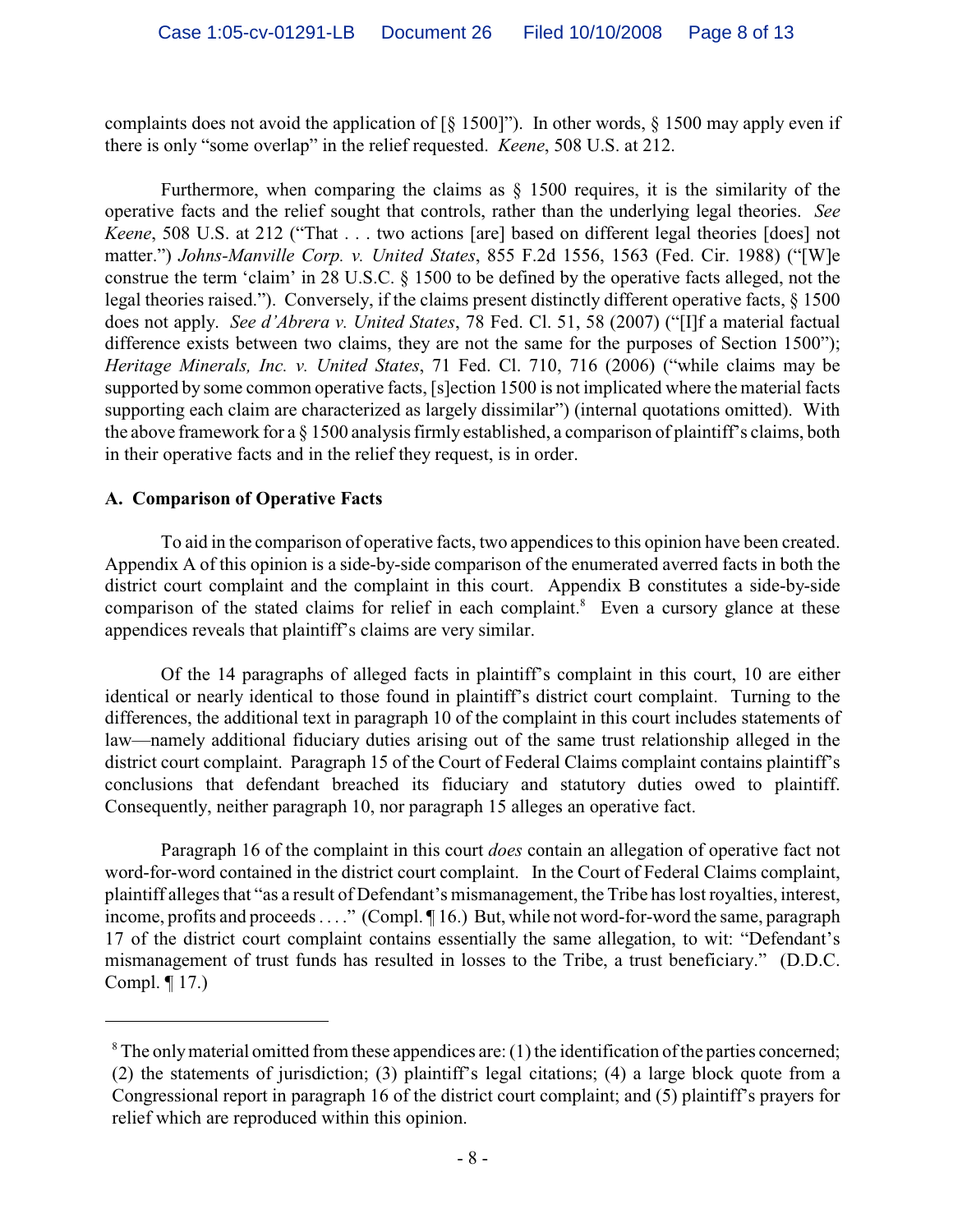Significantly, paragraph 17 of the Court of Federal Claims complaint contains the allegation that plaintiff has a claim pending in district court seeking an accounting and "[t]o the extent that such an accounting . . . determines that the tribe has a monetary claim against the [d]efendant, the tribe seeks damages on that claim . . . ." Paragraph 17 is notable in two respects. First, plaintiff concedes therein that it has a related claim pending against defendant in district court. Second, and more importantly, plaintiff acknowledges that an accounting is necessary for the Court of Federal Claims to award monetary damages to plaintiff. As will be more fully explained below, this is significant because if an award of monetary damages necessitates an accounting, then there is potential overlap in the relief requested in both courts. (D.D.C. Compl. at 10.)

The remainder of plaintiff's stated claims, as reproduced in Appendix B, allege breaches of duty arising from the same trust relationship and involving the same trust property. Indeed, both complaints begin by setting out plaintiff's claims in an almost identical manner. (*Compare* D.D.C. Compl. ¶ 24 ("Defendants owe the Tribe a fiduciary duty and obligations of the highest responsibility and trust to administer the Tribe's trust proper and trust funds with the greatest skill and care possessed by the trustee"); *with* Compl. ¶ 19 ("Defendant owes the Tribe a fiduciary duty and obligations of the highest responsibility and trust to administer the Tribe's trust lands and funds properly with the greatest skill and care possessed by the trustee")).

Despite the apparent similarities between the factual allegations of the two complaints, plaintiff argues that there are distinctions to be drawn in both sets of operative facts. (Pl.'s Opp'n to Mot. to Dismiss at 11–12.) Plaintiff identifies paragraphs 15, 16, 20–22, and 27 of its Court of Federal Claims complaint and contends that these "material allegations . . . are not to be found in [the] District Court Complaint; nor are these allegations otherwise comparable or similar to [the] allegations contained in the District Court Complaint." (Pl.'s Opp'n to Mot. to Dismiss at 11–12.) But these contentions are clearly erroneous. To be sure, as discussed above, paragraph 15 merely states a legal conclusion, and paragraph 16 contains the same factual allegations as paragraph 17 of the district court complaint. Moreover, the remainder of the complaints simply focus on differing aspects of the same trust relationship. Thus, paragraphs 20–22 and 27 of the complaint in this court focus on defendant's management of the trust property, while paragraphs 25–27 and 29–30 of the complaint in district court focus on defendant's alleged failure to account for trust property and funds. This difference in focus simply does not give rise to a substantial or material difference in the alleged operative facts. Indeed, in a case factually similar to the one at bar, this court in *E. Shawnee Tribe of Okla. v. United States*, 82 Fed. Cl. 322, 326–27 (2008), concluded:

> [T]he claims in the case in the district court and in the instant action are basically different manifestations of the same underlying claim that the government failed properly to administer and manage Eastern Shawnee's trust land and assets. The two claims involve the same parties, the same trust corpus, and the same breach of the same trust duties over the same time period. The only apparent factual difference is a narrower focus on the accounting aspects of the alleged breaches of trust duties in the district court complaint.

The court in *Ak-Chin* reached the same result: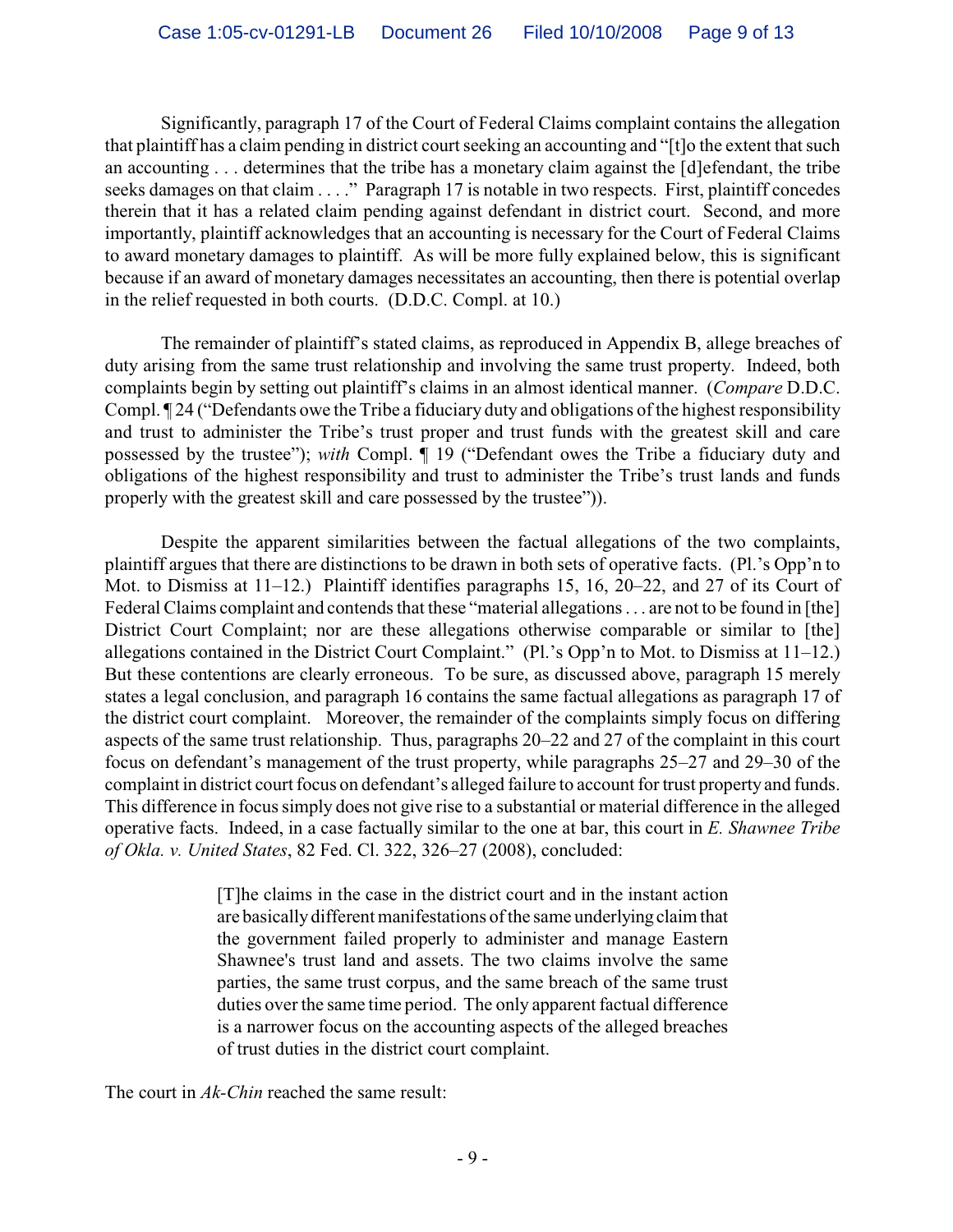The nature of Indian trust cases and the government's trust responsibility owed to Indian tribes does not lend itself to a simple delineation or separation of operative facts as they pertain to the government's various duties owed to Indian tribes. It is not apparent to the court how it could address facts related to the government's duty to invest and deposit plaintiff's trust funds without considering the facts related to the government's overall trust obligations owed to plaintiff, including its duty to account.

### 80 Fed. Cl. at 319.

In sum, while there is a slight difference in focus between plaintiff's claims, this difference does not implicate enough additional operative facts to avoid the application of § 1500. *See also Passamaquoddy Tribe v. United States*, 82 Fed. Cl. 256, 285 (2008) ("[I]t is of no consequence that plaintiff styles its suits to focus on different trust duties, when the proof of breach of each of those purportedly distinct duties will necessarily require review of the same facts."). To conclude otherwise would allow "the statute to be rendered useless by a narrow concept of identity providing a correspondingly liberal opportunity to maintain two suits arising from the same factual foundation"—a result that Congress did not intend. *Keene*, 508 U.S. at 213. After comparing the claims presented here and in district court, this court concludes that these claims present substantially the same operative facts. However, such a conclusion, standing alone, is insufficient to preclude this court from hearing plaintiff's case. *Loveladies*, 27 F.3d at 1551. Accordingly, this court now turns to the second prong of the § 1500 analysis—a comparison of the relief requested.

### **B. Comparison of the Relief Requested**

In its district court complaint, plaintiff's prayer for relief seeks:

 $(1)$ ... a declaration that the [d]efendants have not provided the tribe with a full and complete accounting of the Tribe's trust funds as required by law; (2) . . . an injunction requiring the [d]efendants to provide a full and complete accounting of the tribe's funds; (3) . . . attorney's fees and costs as provided by law; and (4) . . . other relief as may be just and equitable.

(D.D.C. Compl. at 10.) By comparison, plaintiff's prayer for relief in the Court of Federal Claims asks for "compensatory damages against [d]efendant, interest, costs, attorney's fees, and all other and further relief as this Court deems just and proper." (Compl. at 6.)

In opposition to defendant's motion to dismiss, plaintiff argues that the two claims "seek entirely different relief," because the complaint in this court "seeks only monetary damages," while the complaint in district court "seeks only equitable, non-monetary relief." (Pl.'s Opp'n to Mot. to Dismiss at 1.) By "equitable, non-monetary relief," plaintiff refers to its request in district court for a declaratory judgment and an injunction requiring an accounting. (*See* D.D.C. Compl. at 10.) Admittedly, if this court were to limit its analysis solely to the phrasing of plaintiff's prayers for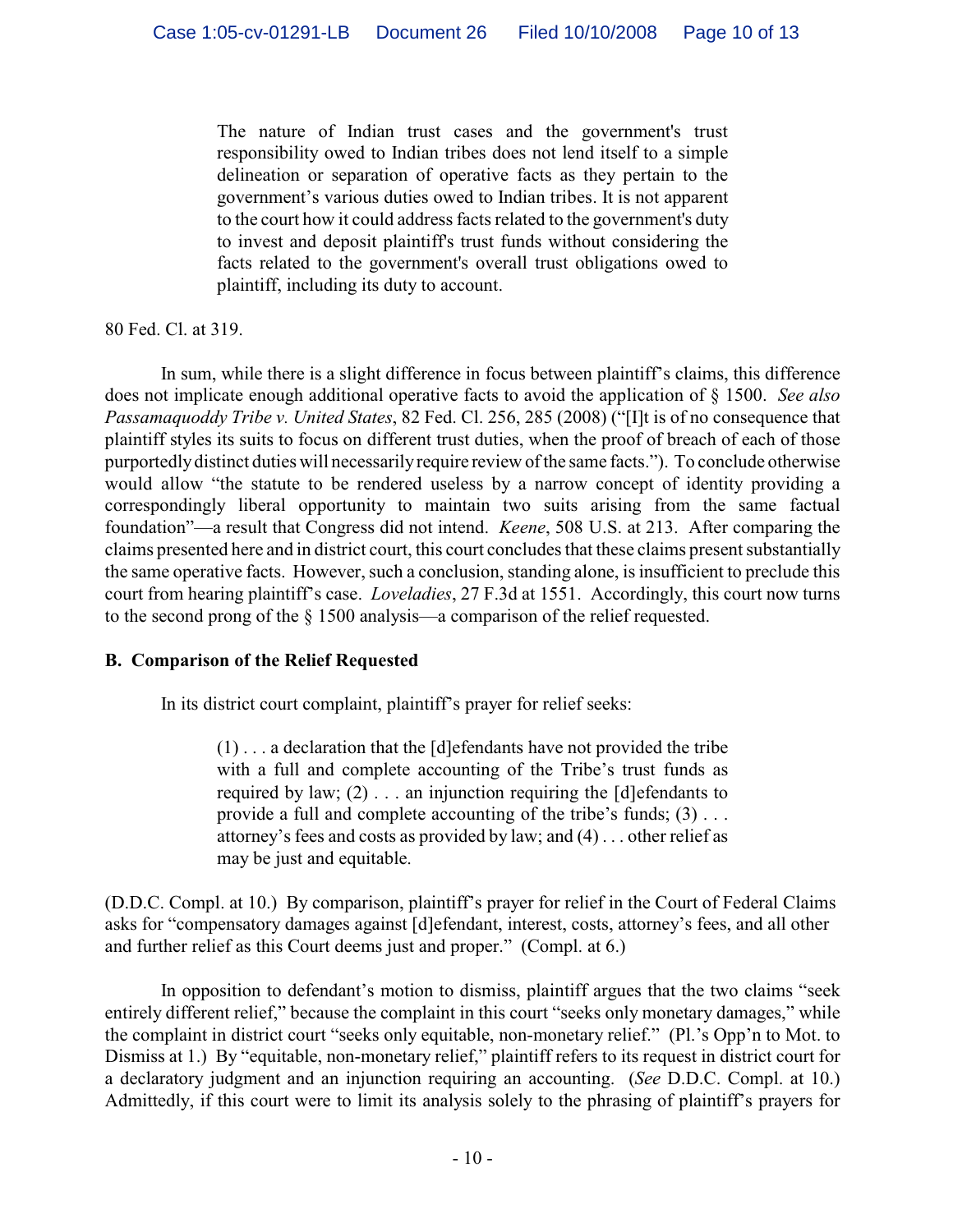relief—a request for a declaratory judgment and an accounting in district court, and monetary damages in the Court of Federal Claims—plaintiff's argument might carry the day. However, this court must also read these complaints "in light of the legal and factual circumstances [upon] which they were drawn." *Loveladies*, 27 F.3d at 1554.

Upon review of the attending legal circumstances in this case, two dispositive legal certainties stand out. First, in breach of trust cases, an accounting is required before a court may award monetary damages.<sup>9</sup> E. Shawnee, 82 Fed. Cl. at 328. Second, this court has the power to render an accounting in support of a monetary award. *Klamath & Modoc Tribes v. United States*, 174 Ct. Cl. 483, 490 (1966).Thus, when plaintiff requests monetary damages for breach of trust, plaintiff is, in substance, also asking for an accounting in support of that award. *See Tohono O'Odham*, 79 Fed. Cl. at 653 ("assuming this action were to proceed in [the Court of Federal Claims], and plaintiff satisfied its burden of proof, what would ensue would amount to an accounting, albeit in aid of judgment"). Thus, this court recognizes that plaintiff's prayers for relief, in essence, seek a declaratory judgment and an accounting in district court, and an accounting and monetary damages in theCourt of Federal Claims. Viewed in this light, the overlapping requests for an accounting become obvious. The court in *Tohono O'Odham*, best summarized these legal circumstances and reached the same conclusion:

> Unlike regulatory disputes, suits brought by Indian tribes, claiming a breach of trust, do not neatly separate between the exclusively injunctive relief typical in a district court APA review of agency action on the one hand, and, on the other hand, a suit here for money damages flowing from the consequences of that agency action. In substance, the action for breach of trust in this court is an equitable proceeding that produces a monetary remedy. Thus while the court has jurisdiction because of the demand for money, the process for getting to that relief is fundamentally equitable, meaning that there is potential overlap of both the accounting and money aspects of the two complaints.

> > \* \* \*

[A]lthough a pre-liability, stand-alone general accounting is unavailable in this court, after a presentation of sufficient evidence, an accounting is unavoidable here and will be co-extensive with all the plaintiff's claims of breach. The accounting is necessary to establish the quantum of damages. Independent, therefore, of the monetary relief aspects of the two complaints, there is overlap in the request for an accounting.

As noted above, plaintiff appears to recognize this proposition in its complaint in this court. (*See* <sup>9</sup> Compl. ¶ 17) ("The Tribe has commenced an action against the Government for an accounting in U.S. District Court . . . . To the extent that such an accounting . . . determines that the Tribe has a monetary claim against the [d]efendant, the Tribe seeks damages on that claim in this action.").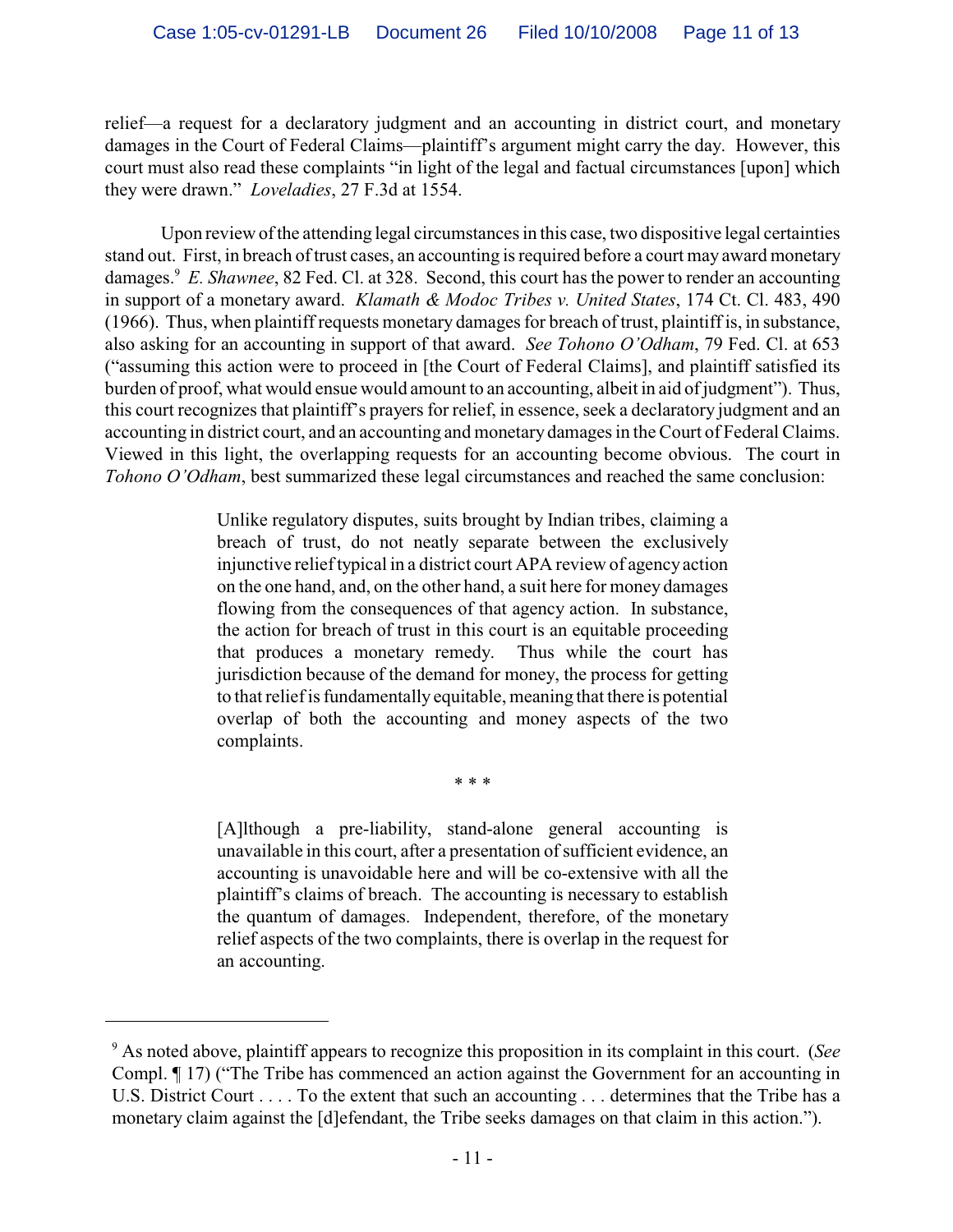79 Fed. Cl. at 657, 659. In *E. Shawnee*, on nearly identical facts, the court confronted and dispensed with the same argument that plaintiff presents here:

> Eastern Shawnee contends that it does not seek the same relief in the actions because the relief sought in district court is solely equitable and the relief sought here is solely monetary. However, in substance the relief sought in the two complaints, an accounting and reimbursement for losses resulting from mismanagement, is overlapping. [I]f Eastern Shawnee were to establish liability for breaches of trust in this proceeding, an accounting would be required, and that accounting would overlap with the accounting available in equitable proceedings such as the case brought in district court.

82 Fed. Cl. at 328 (internal citations omitted).

Plaintiff "respectfully submit[s] that *Tohono O'Odham* was wrongfully decided . . . . "<sup>10</sup> (Pl.'s Opp'n to Mot. to Dismiss at 9.) In support of this conclusion, plaintiff argues that "the relationship between the 'accounting and monetary aspects' in these [Indian] trust cases is indistinguishable from the back pay and reinstatement aspects in *Casman*, established as valid law in *Loveladies*." (Pl.'s Opp'n to Mot. to Dismiss at 9.) Plaintiff's analogy to *Casman* falls short of the mark.

*Casman* was briefly summarized earlier at footnote 6 in this opinion. To review, the plaintiff in *Casman* alleged that he was illegally dismissed from his government position. 135 Ct. Cl. at 647. He first brought a suit for reinstatement in district court and then, while that suit was still pending, brought a second suit in the Court of Claims for back pay. *Id.* In its opinion, the *Casman* court observed that one of the purposes underlying § 1500 was to "require an election between a suit in the Court of Claims and one brought in another court." *Id.* at 649. The court went on to conclude:

> Here the plaintiff obviously had no right to elect between courts. The claim in this case and the relief sought in the district court are entirely different. The claim of plaintiff for back pay is one that falls exclusively within the jurisdiction of this court, and there is no other court which plaintiff might elect. On the other hand, the Court of Claims is without jurisdiction to restore plaintiff to his position.

*Id.* at 649–50. Plaintiff asserts, "As in *Casman*, there is no election available to [p]laintiff in seeking relief in the form of money damages. Conversely, the jurisdiction of this [c]ourt does not include actions in equity." (Pl.'s Opp'n to Mot. to Dismiss at 7) (internal citations and quotations omitted).

However, plaintiff's attempt to analogize its case to *Casman* is fatally undercut by the law noted above—this court can render the accounting plaintiff seeks in district court when considering

<sup>&</sup>lt;sup>10</sup> Presumably, plaintiff would also take exception to the court's opinion in *E. Shawnee*, which was delivered the same day plaintiff filed its memorandum in opposition to the instant motion to dismiss.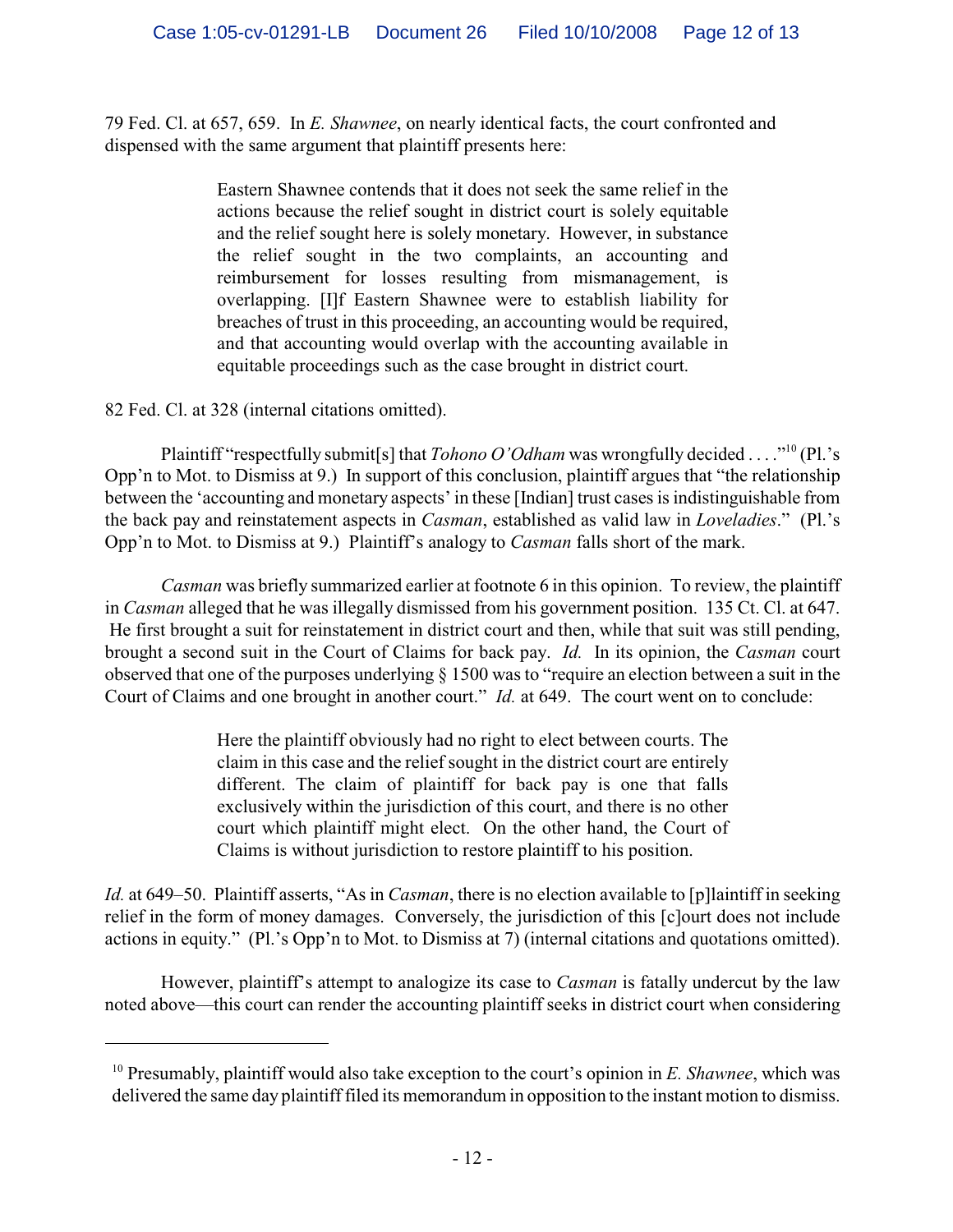plaintiff's request for monetary damages. *Klamath & Modoc Tribes*, 174 Ct. Cl. at 490. In *Casman*, neither court had the power to grant the relief requested in the other; *i.e.*, the Court of Claims could not reinstate the plaintiff to his original position and the district court could not award monetary damages for back pay. In the case at bar, the district court still cannot award monetary damages, but the Court of Federal Claims *can* perform an accounting when considering plaintiff's request for monetary damages. Thus, an election was available to plaintiff, and an easy one at that—file suit in district court and, provided plaintiff proved its case, receive an accounting, or file suit in this court and receive the same accounting, plus the monetary damages that such an accounting would reveal.

Because an accounting is a necessary precursor to an award of monetary damages in the Court of Federal Claims, this court concludes that there is, at least, some overlap in the relief requested. The fact that plaintiff also seeks additional relief in the form of a declaratory judgment in district court is ultimately irrelevant. *See Harbuck*, 378 F.3d at 1329 ("The inclusion of other and different requested relief in the two complaints does not avoid the application of [§ 1500]"). Moreover, plaintiff's request for such a declaration only serves plaintiff's goals of obtaining an accounting. To be sure, as discussed above, such an accounting is necessary to support an award of monetary damages. In other words, the relief that plaintiff seeks in district court—a declaratory judgment and an accounting—is not "distinctly different" from the request for monetary damages in this court. Accordingly, the second prong of the § 1500 analysis is satisfied.

Plaintiff contends that by bringing its motion to dismiss, defendant is trying to "whipsaw [p]lainitff into a jurisdictional no-man's land where it is left without a remedy." (Pl.'s Opp'n to Mot. to Dismiss at 2.) The court can only respond that plaintiff elected to enter this jurisdictional no-man's land when it sought duplicate relief on the same facts in two different courts at the same time. Allowing plaintiff's case to move forward would undermine both of the identified purposes underlying § 1500. Not only would it force the United States to simultaneously defend itself from the same claim in two separate forums, but plaintiff would also have skirted its duty to elect one forum before prosecuting its claim. This should not have been a difficult choice for plaintiff to make. Provided plaintiff proved its case, this court could have provided the relief that plaintiff sought—both an accounting and subsequent monetary damages. Instead, pursuant to the mandate of 28 U.S.C. § 1500, this court now lacks jurisdiction over the matter.

### **IV. CONCLUSION**

Accordingly, defendant's motion to dismiss is **GRANTED**. The clerk is directed to dismiss the complaint without prejudice. Each side shall bear its own costs. **IT IS SO ORDERED.**

**<sup>s</sup>**/*Lawrence J. Block*

**Lawrence J. Block Judge**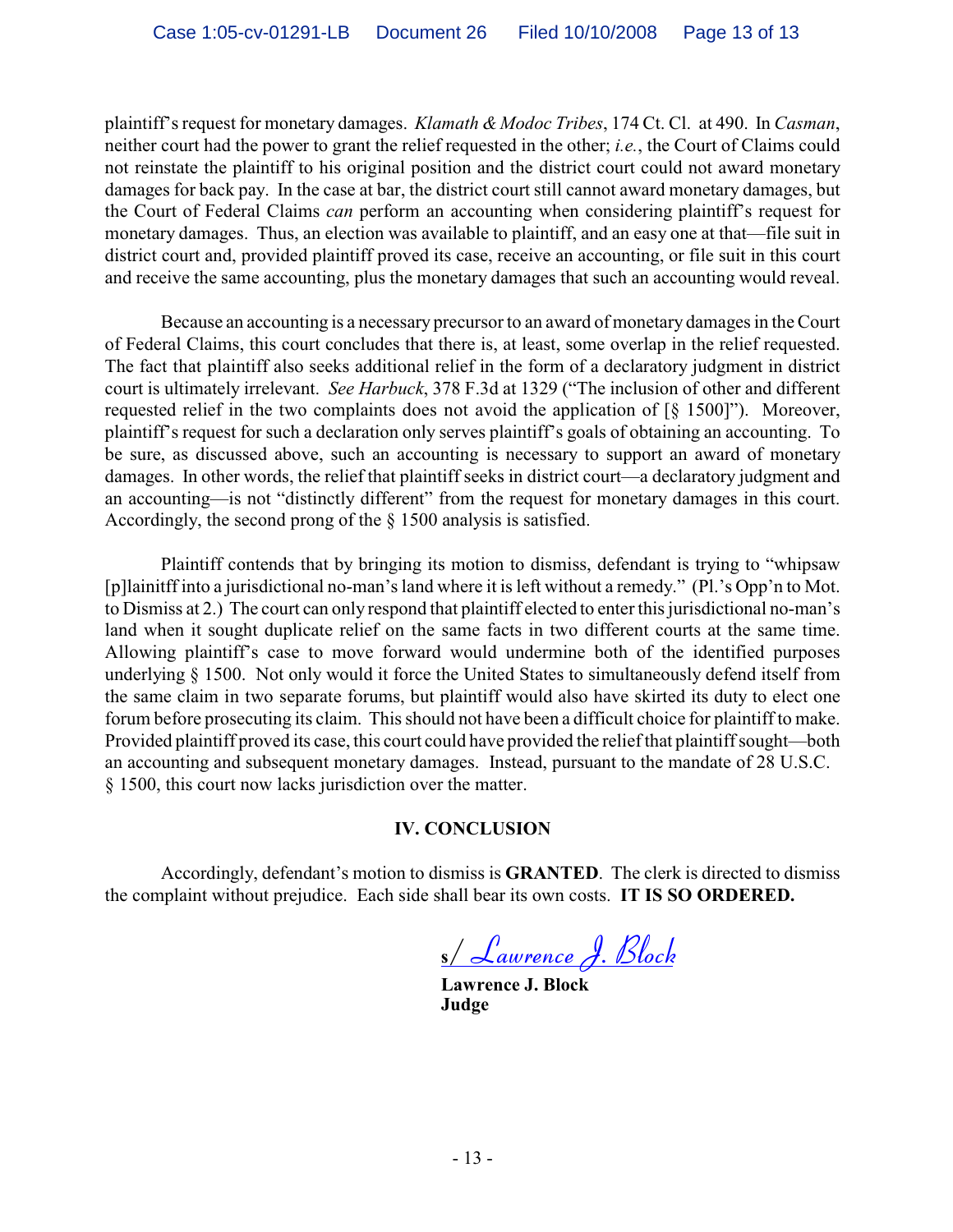### **District Court Complaint**

7. The Tribe occupies the Yankton Reservation in South Dakota and is the beneficial owner of land and natural resources, including valuable oil, gas, water and other mineral reserves, within the Reservation, title to which is held in trust by the United States for the benefit of the Tribe. The Tribe's lands also include land valuable for grazing and agricultural purposes.

8. Under law, tribal land held in trust by the United States is inalienable except as authorized by Congress. Congress has granted the Secretary of the Interior authority to approve conveyances of certain interests in trust land, such as leases, easements, and rights of way. The law further establishes the terms and conditions under which such conveyances may be made, and generally requires that compensation be paid to the tribe for the use of tribal lands.

9. By various Acts of Congress, commencing with statutes adopted more than a century ago, Congress authorized the Secretary of the Interior to collect income from tribal trust property and to deposit such trust income in the United States Treasury and other depositary institutions for the benefit of the tribes. By subsequent statutes, Congress directed that interest be paid on the tribal trust funds, and required that such trust funds be invested.

#### **Court of Federal Claims Complaint**

4. The Tribe occupies the Yankton Reservation in South Dakota and is the beneficial owner of land and natural resources, including valuable oil, gas, water and other mineral reserves, within the Reservation, title to which is held in trust by the United States for the benefit of the Tribe. The Tribe's lands also include land valuable for grazing and agricultural purposes.

5. Under law, tribal land held in trust by the United States is inalienable except as authorized by Congress. Congress has granted the Secretary of the Interior authority to approve conveyances of certain interests in trust land, such as leases, easements, and rights of way. The law further establishes the terms and conditions under which such conveyances may be made, and generally requires that compensation be paid to the tribe for the use of tribal lands.

6. By various Acts of Congress, commencing with statutes adopted more than a century ago, Congress authorized the Secretary of the Interior to collect income from tribal trust property and to deposit such trust income in the United States Treasury and other depositary institutions for the benefit of the tribes. By subsequent statutes, Congress directed that interest be paid on tribal trust funds, and required that such trust funds be invested.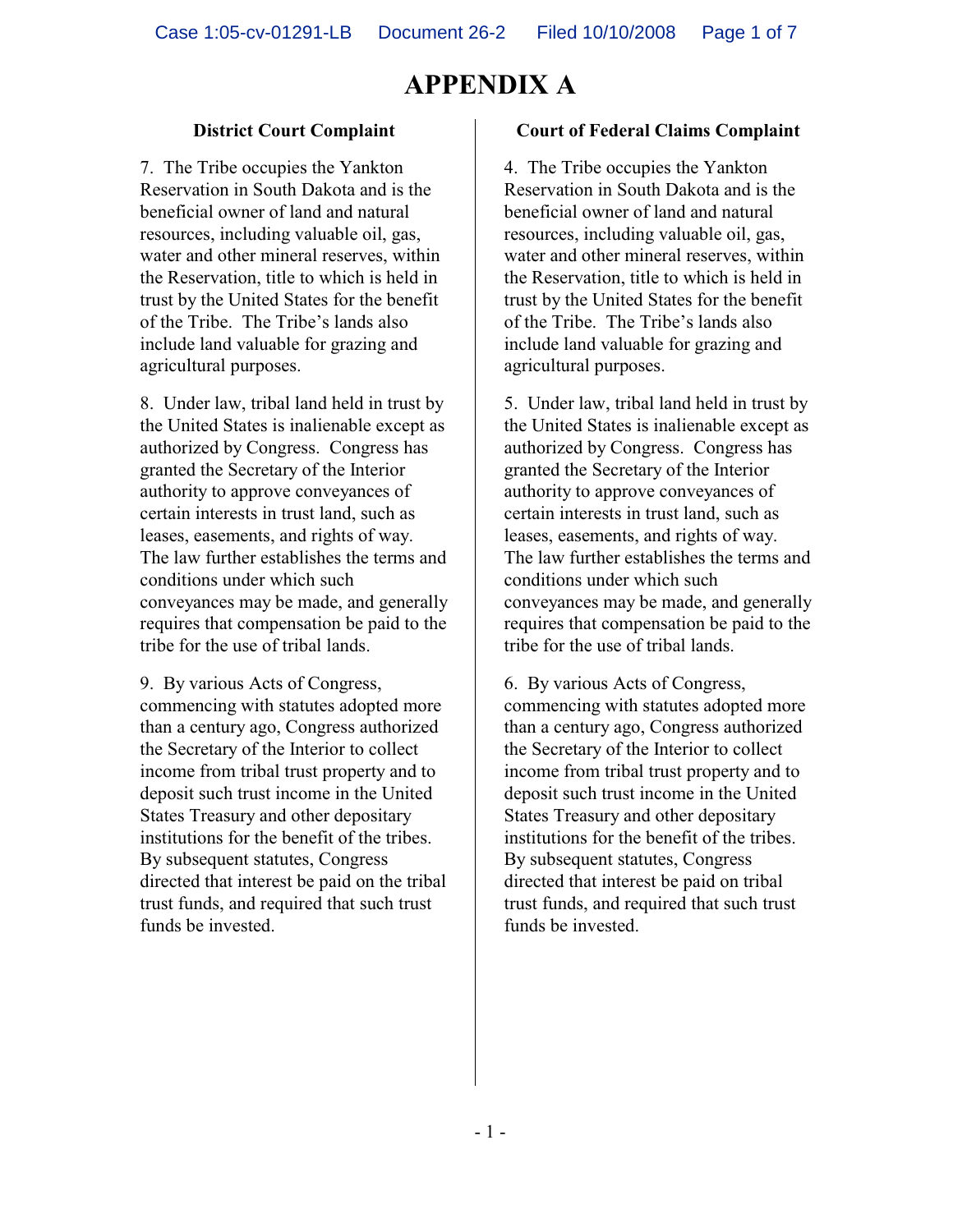10. Defendants assumed control and management over trust property of the Tribe. Defendant Secretary of the Interior has approved leases, easements and grants other interests in trust lands of the Tribe, and both Defendants have assume responsibility for collection, deposit and investment of the income generated by trust land of the Tribe. These include funds generated by oil and gas bid deposits, bonuses, rents, lease and royalty payments, grazing and agricultural leases, and judgments paid to the Tribe.

11. Because the United States holds tribal land in trust, it has assumed the obligations of a trustee. As trustee, the United States has a fiduciary relationship and obligations of the highest responsibility and trust to administer the trust with the greatest skill and care possessed by the trustee. The United States has "'charged itself with moral obligations of the highest responsibility and trust' in its conduct with Indians, and its conduct 'should therefore be judged by the most exacting fiduciary standards."

12. The trust obligations of the United States include, among other duties, the duty to ensure that tribal trust property and trust funds are protected, preserved and managed so as to produce a maximum return to the tribal owner consistent with the trust character of the property.

7. In accordance with law, Defendant assumed control and management over trust property of the Tribe. Defendant has approved leases, easements and grants other interests in trust lands of the Tribe, and the Defendant has assumed responsibility for collection, deposit and investment of the income generated by trust land of the Tribe. These include funds generated by, among other things, oil and gas bid deposits, bonuses, rents, easements, lease and royalty payments, grazing and agricultural leases, and judgments paid to the Tribe.

8. Because the United States holds tribal land in trust, it has assumed the obligations of a trustee. As trustee, the United States has a fiduciary relationship and obligations of the highest responsibility and trust to administer the trust with the greatest skill and care possessed by the trustee. The United States has "'charged itself with moral obligations of the highest responsibility and trust' in its conduct with Indians, and its conduct 'should therefore be judged by the most exacting fiduciary standards."

9. The trust obligations of the United States include, among other duties, the duty to ensure that tribal trust property and trust funds are protected, preserved and managed so as to produce a maximum return to the tribal owner consistent with the trust character of the property.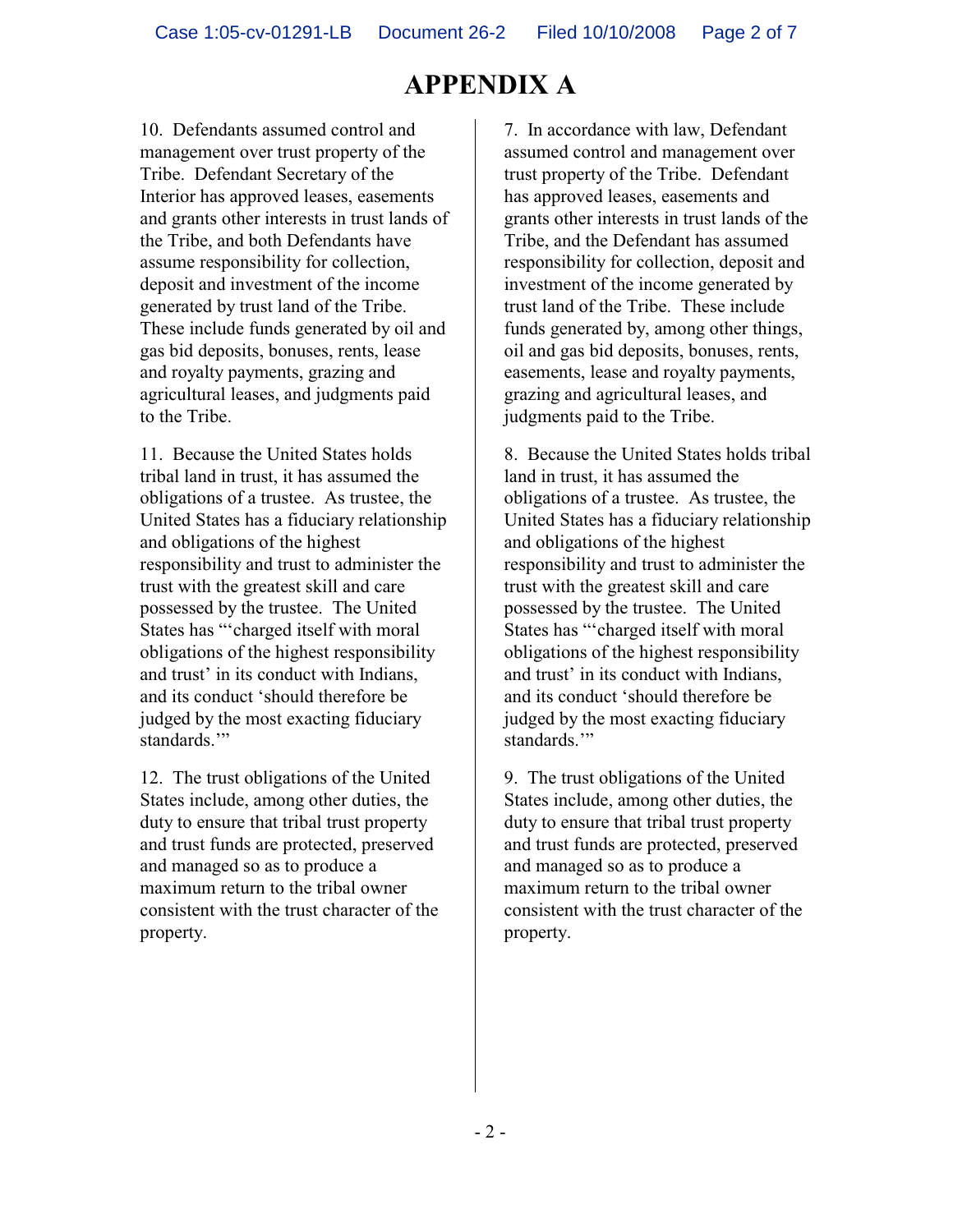13. The trust obligations of the United States include, among other duties, the duty to maintain adequate records with respect to the trust property; to maintain adequate systems and controls to guard against error or dishonesty; to provide regular and accurate accountings to the trust beneficiaries; to refrain from selfdealing or benefitting from the management of the trust property.

14. Congress has charged the Defendants with fulfilling the obligation of the United States as trustee and with responsibility for the administration and management of all trust property of the Tribe.

15. Defendants control all of the books and records of account affecting trust funds and trust property. Defendants, however, have never rendered an audit or accounting to the Tribe for its trust monies. Defendants have further failed to establish any effective system or provision for regular or periodic accounting for the trust property and funds. As a consequence, Defendants have kept and continue to keep the Tribe, as the trust beneficiary, uninformed as to the trust property it owns, what income the trust property has produced, and what disposition has been made of the income.

10. The trust obligations of the United States include, among other duties, the duty to exercise opportunities to obtain monetary benefits from the land and its resources; enter into fair and reasonable contracts; collects amounts duly owed for use of the trust property; timely credit income to the proper trust accounts; prudently invest trust funds; maintain adequate records with respect to the trust property; to maintain adequate systems and controls to guard against error or dishonesty; to provide regular and accurate accountings to the trust beneficiaries; to refrain from self-dealing or benefiting from the management of the trust property.

11. Congress has charged the Defendant with fulfilling its obligations as trustee and with responsibility for the administration and management of all trust property of the Tribe.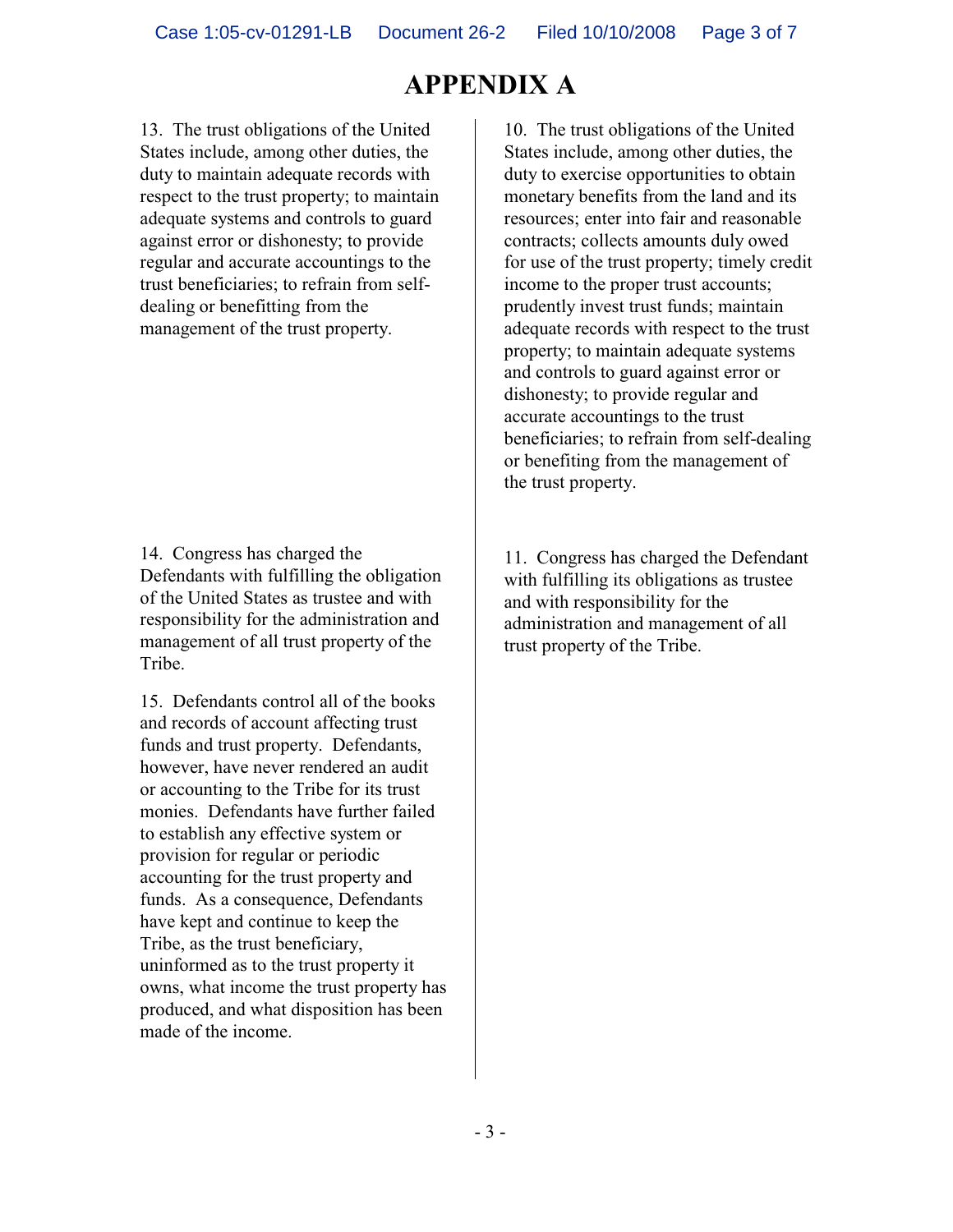16. As found by the United States Inspector General for the Department of the Interior, the United States Government Accounting Office, and the United States Congress, among others, there are massive and long-standing problems with the Defendant's administration of Indian trust funds. After a series of oversight hearings on Interior's management of Indian trust funds, Congress issued a report condemning those practices. (subsequent quotes to Congressional report omitted).

17. Upon information and belief, Defendants' mismanagement of trust funds has resulted in losses to the Tribe, a trust beneficiary. However, the extent of such losses is unknown to the Tribe because Defendants have failed to provide the Tribe with an accounting of its trust funds, and further have failed to maintain accurate books and records of account, lost and destroyed relevant trust account records, failed or refused to disclose known losses to the trust beneficiaries, failed or refused to reimburse trust beneficiaries for losses to their trust funds.

18. By the Act of December 22, 1987, Pub. L. Not. 100-202, 101 Stat. 1329, Congress imposed two requirements on Defendants: 1) that they audit and reconcile tribal trust funds, and 2) that they provide the tribes with an accounting of such funds. Congress reaffirmed the two mandates of the 1987 Act in subsequent statutes, namely the Act of October 23, 1989, Pub. L. No. 101-121, 103 Stat. 701; the Act of November 5, 1990, Pub. L. No. 101-512, 104 Stat. 1915, and the Act of November 3, 1991, Pub. L. No. 102-154, 105 Stat.

12. By the Act of December 22, 1987, Pub. L. Not. 100-202, 101 Stat. 1329, Congress imposed two requirements on Defendant: 1) to audit and reconcile tribal trust funds, and 2) to provide the tribes with an accounting of such funds. Congress reaffirmed the two mandates of the 1987 Act in subsequent statutes, namely the Act of October 23, 1989, Pub. L. No. 101-121, 103 Stat. 701; the Act of November 5, 1990, Pub. L. No. 101-512, 104 Stat. 1915, and the Act of November 3, 1991, Pub. L. No. 102-154, 105 Stat. 990. By these Acts, Congress further required that the Defendant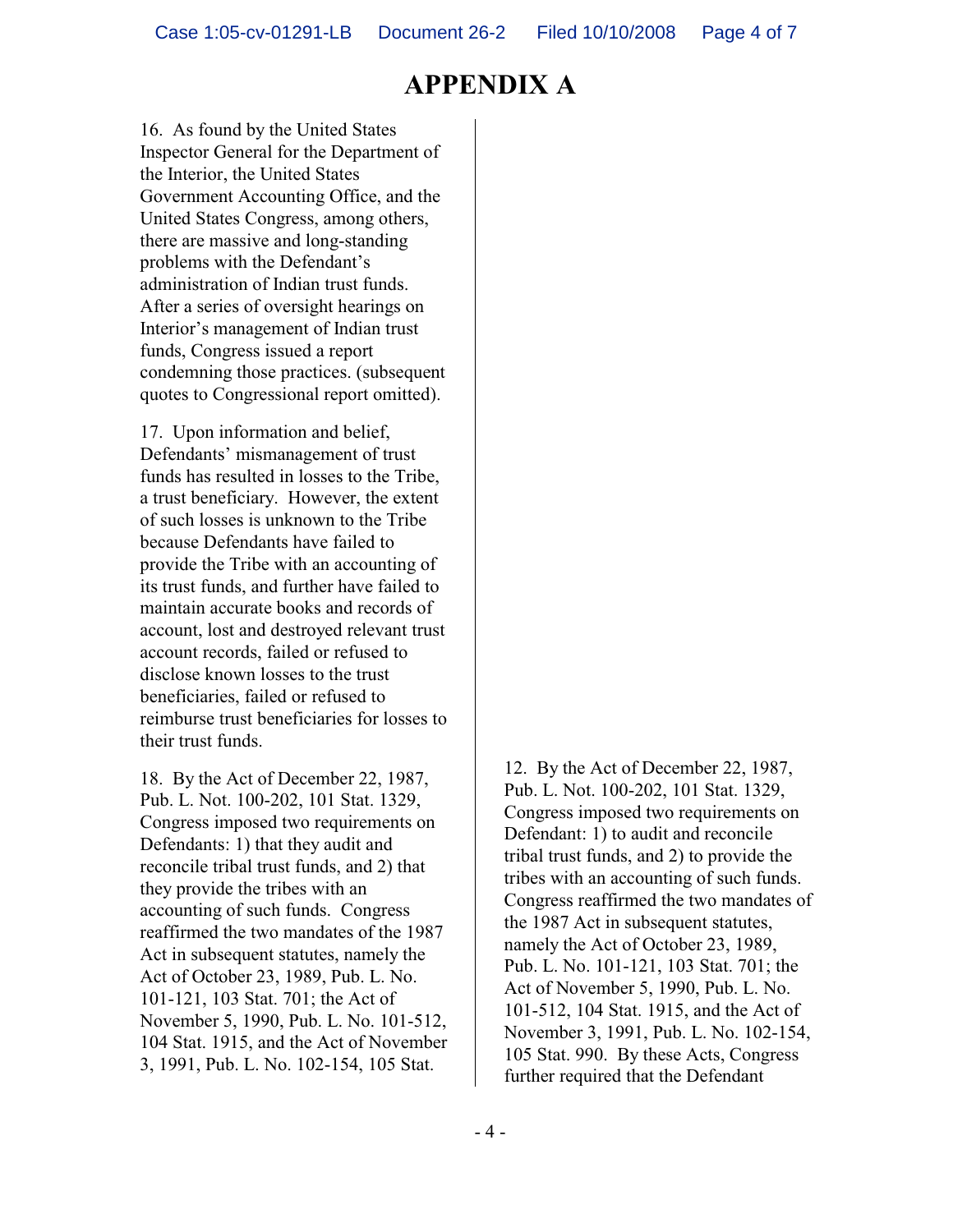990. By these Acts, Congress further required that the Defendants certify, through an independent party, the results of the reconciliation of tribal trust funds as the most complete reconciliation possible of such funds.

19. To protect the rights of tribes until accountings of their trust funds could be completed, Congress has provided, in each Interior Department Appropriations Act since 1990 that "the statute of limitations shall not commence to run on any claim concerning losses to or mismanagement of trust funds until the affected tribe of individual Indian has been furnished with an accounting of such funds from which the beneficiary can determine whether there has been a loss."

20. On October 25, 1994, Congress enacted the American Indian Trust Fund Management Reform Act, codified at 25 U.S.C. §§ 4001-61. Under this Act, Congress recognized the United States' pre-existing trust responsibilities, and charged the Defendants with additional responsibilities to ensure proper discharge of the trust responsibilities, and charged the Defendants with additional responsibilities to ensure proper discharge of the trust responsibilities of the United States. These include the duty to provide periodic, timely accountings of trust fund to tribal and individual Indian beneficiaries, and the duty to cause an annual audit of all trust funds to be conducted.

21. As evidenced by reports issued by Interior Department Inspector General, the General Accounting Office, and the Office of Management and Budget,

certify, through an independent party, the results of the reconciliation of tribal trust funds as the most complete reconciliation possible of such funds.

13. To protect the rights of tribes until accountings of their trust funds could be completed, Congress has provided, in each Interior Department Appropriations Act since 1990 that "the statute of limitations shall not commence to run on any claim concerning losses to or mismanagement of trust funds until the affected tribe or individual Indian has been furnished with an accounting of such finds from which the beneficiary can determine whether there has been a loss<sup>"</sup>

14. On October 25, 1994, Congress enacted the American Indian Trust Fund Management Reform Act, codified at 25 U.S.C. §§ 4001-61. Under this Act, Congress recognized the United States' pre-existing trust responsibilities, and charged the Defendant with additional responsibilities to ensure proper discharge of the trust responsibilities.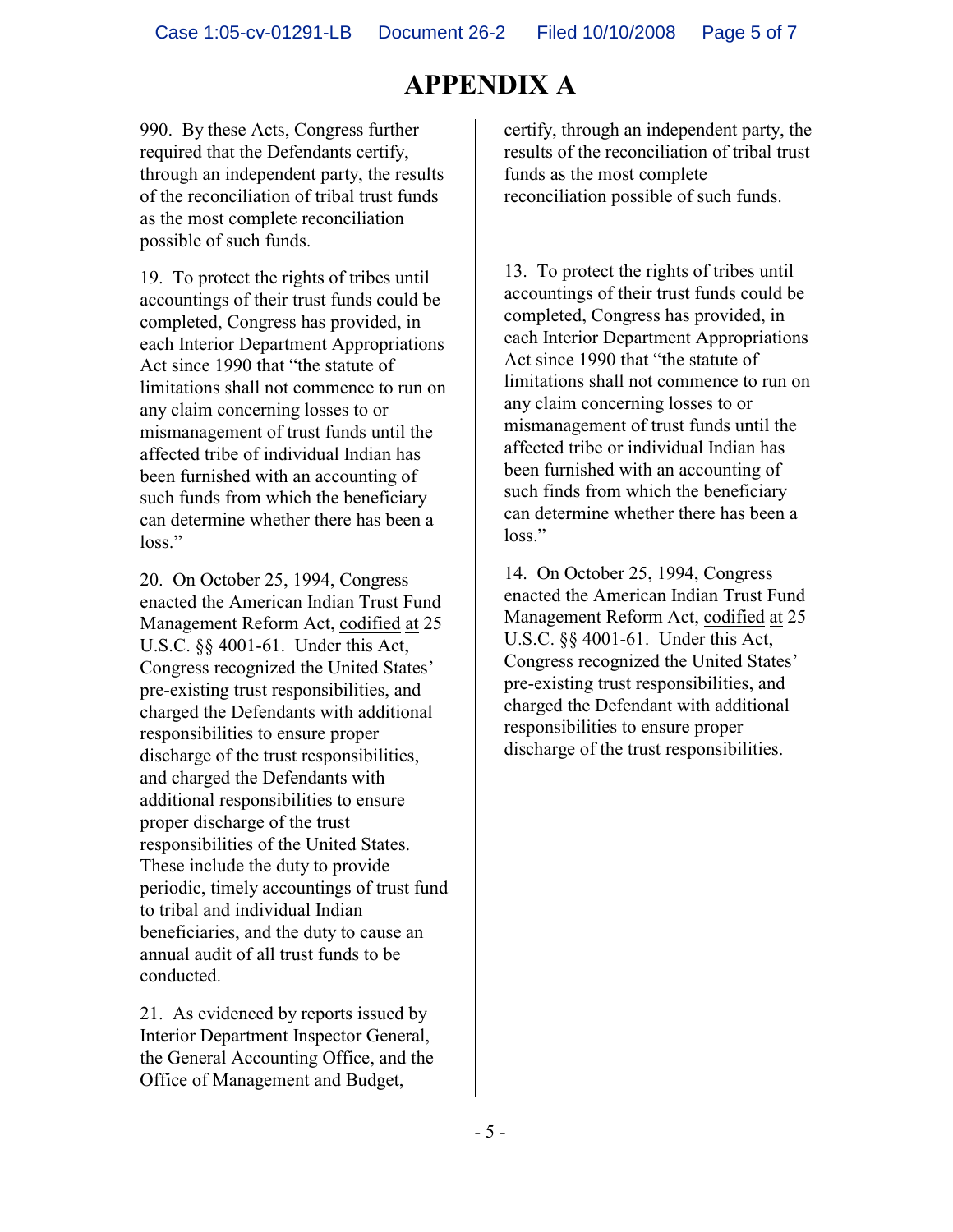among others, notwithstanding the foregoing Acts of Congress, Defendants have continued to fail to implement the reforms required by law. The Defendants' continued failure to implement reforms required by Congress and to provide timely and meaningful accountings is now the subject of pending litigation in federal court, Cobell v. Norton, No. 96-1285 (D.D.C.) The proceedings in that case, which are focused on trust accounts of individual Indians, confirm the Government's breach of those obligations by failing to account.

22. To date, the Defendants have failed to provide the Tribe with an accounting of the Tribe's trust funds.

> 15. The Government has breached its fiduciary and statutory duties owed to the tribe by mismanaging the Tribe's land, natural resources and the income derived therefrom. In addition, the Government failed to pay the tribe interest or compound interest for certain liquidated amounts constituting breaches of fiduciary duty including, without limitation, unconscionable consideration awards.

> 16. As a result of Defendant's mismanagement, the Tribe has lost royalties, interest, income, profits and proceeds which would have been earned from the land and its resources, and collected for the benefit of the Tribe, if the Government had sufficiently performed its administration and management duties.

> 17. The Tribe has commenced an action against the Government for an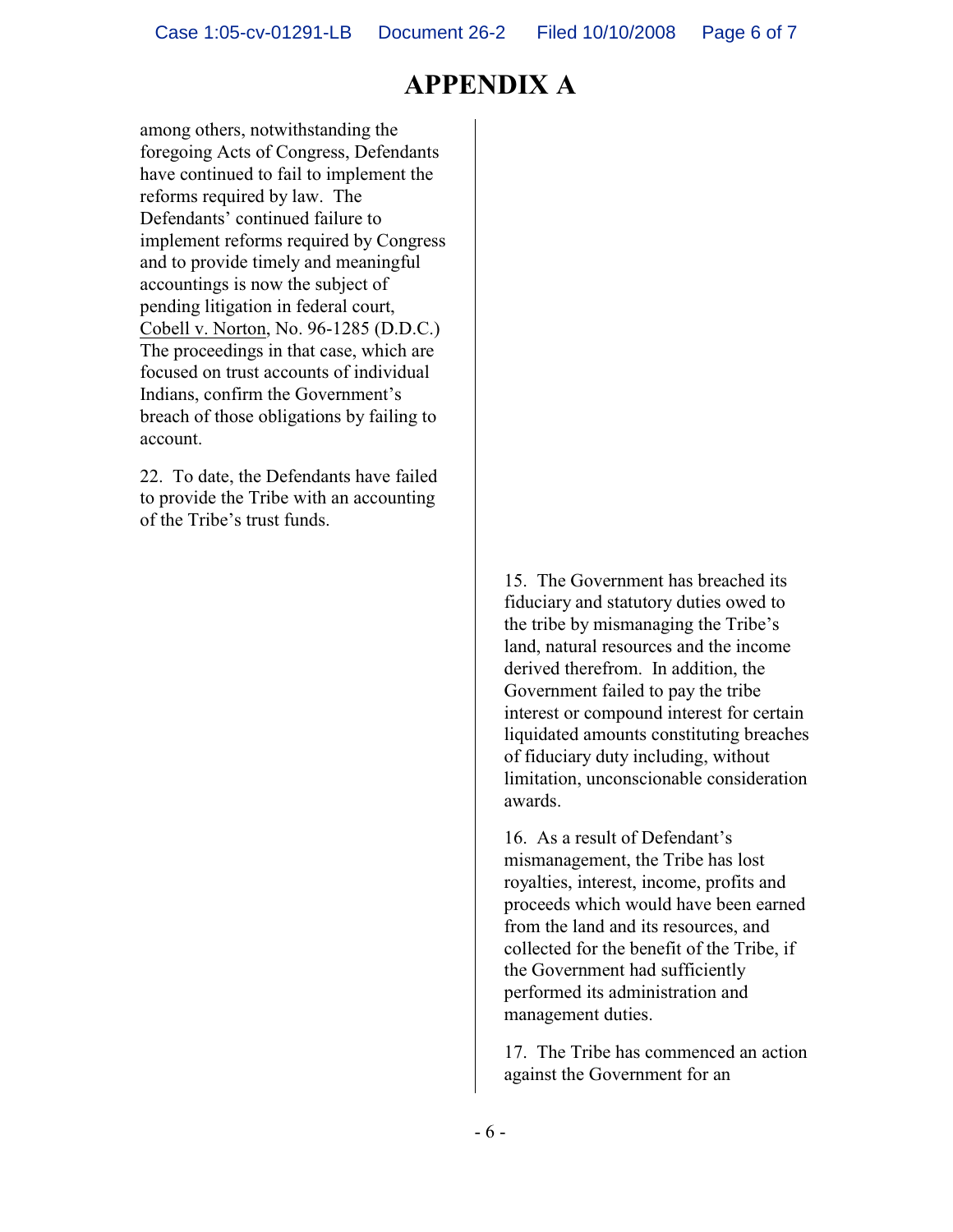accounting in U.S. District Court for the District of Columbia, case no. 03CV1603, which action is pending. To the extent that such an accounting, to which the Tribe is entitled, determines that the Tribe has a monetary claim against the Defendant, the Tribe seeks damages on that claim in this action.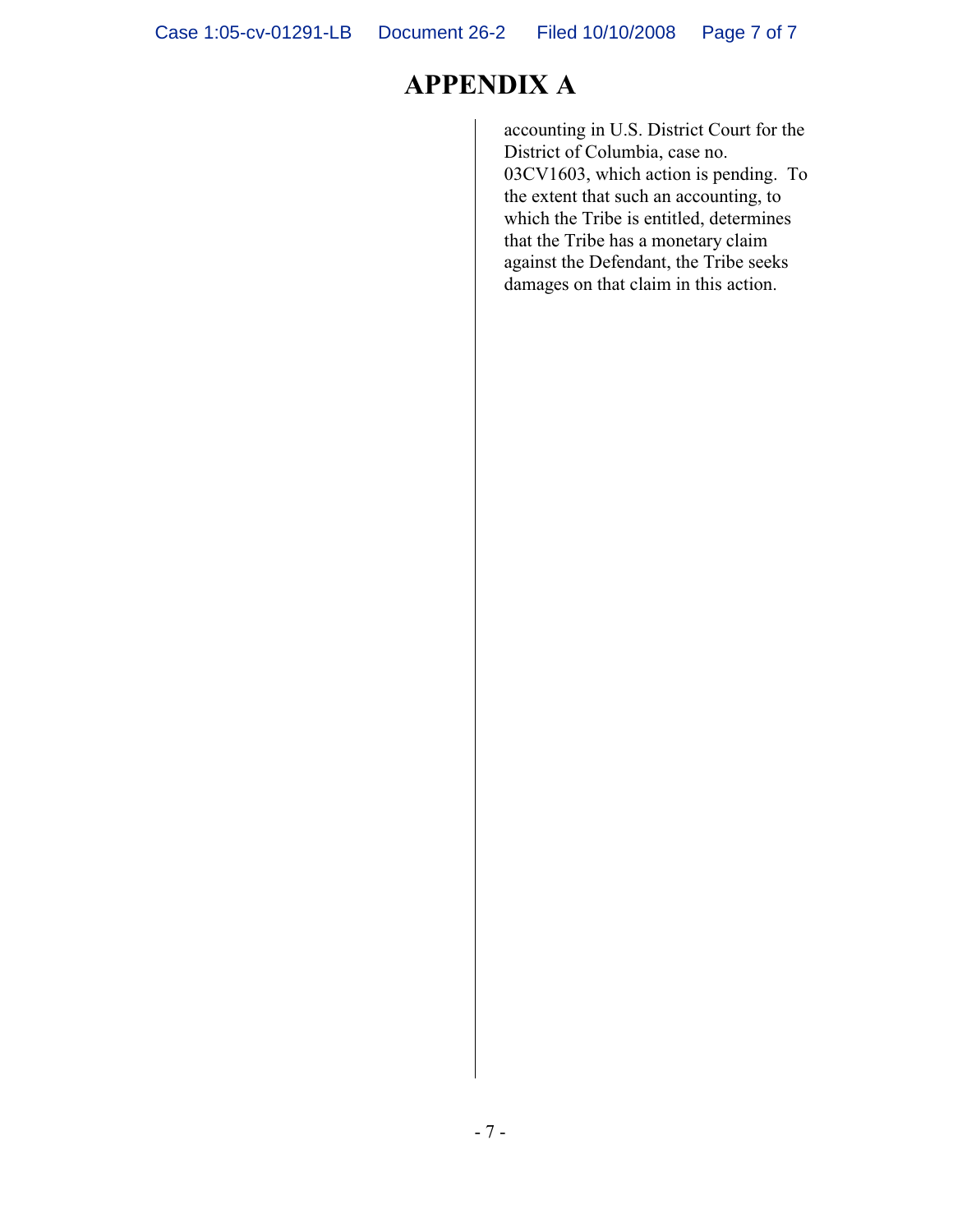# **APPENDIX B**

### **District Court Complaint**

### **Count I**

### **Declaratory Judgment**

23. The Tribe realleges and incorporates by reference all the allegations contained in paragraphs 1 through 22 above.

24. Defendants owe the Tribe a fiduciary duty and obligations of the highest responsibility and trust to administer the Tribe's trust proper and trust funds with the greatest skill and care possessed by the trustee.

25. Defendants' fiduciary duties include, among others, the duty to provide the Tribe with a full and complete accounting of the Tribe's trust funds.

26. Defendants have failed to provide the Tribe with an accounting of the Tribe's trust funds, and this failure is a breach of Defendants' fiduciary duties to the tribe in violation of federal law.

27. The Tribe is entitled to a declaratory judgment that the Defendants have not provided the Tribe with a full and complete accounting of the Tribe's trust funds as requires by law.

### **Count II**

### **Injunction Compelling an Accounting**

28. The Tribe realleges and incorporates by reference the allegations contained in paragraph 1 through 22 above.

### **Court of Federal Claims Complaint**

#### **Claim for Relief**

#### **Breach of Fiduciary Duty**

18. Plaintiff repeats and realleges the allegations in paragraphs 1 through 17 above.

19. Defendant owes the Tribe a fiduciary duty and obligations of the highest responsibility and trust to administer the Tribe's trust lands and funds properly with the greatest skill and care possessed by the trustee.

20. Defendant's fiduciary duties include, among others, the duty to prudently manage and administer the Tribe's natural resources and trust funds.

21. Defendant breached its fiduciary duties to Plaintiff through mismanagement of the Tribe's land and natural resources. This mismanagement includes, among other things, entering into below-market contracts for the land or its natural resources; failing to collect rent, royalties, or other proceeds; and failing in the exercise of prudence and care to exercise opportunities for the productive use of land and its resources.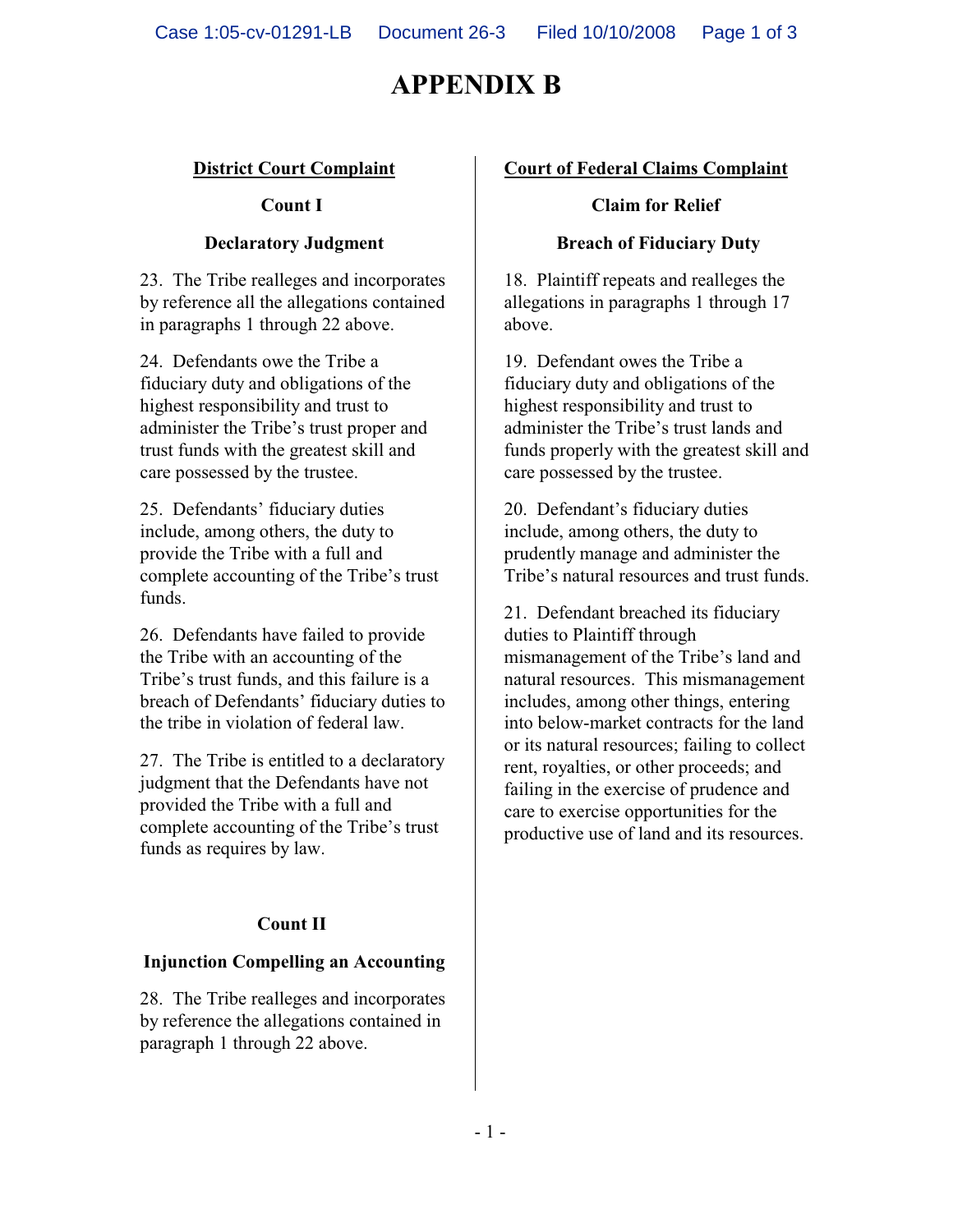# **APPENDIX B**

### **District Court Complaint**

29. Defendants' continuing failure to provide the Tribe with complete and accurate accountings of its trust funds will cause the Tribe irreparable injury, as records necessary for proper accounting have been, and may continue to be lost or destroyed, depriving the Tribe of the information essential to determining whether the Tribe's trust funds have been properly administered.

#### **Court of Federal Claims Complaint**

22. The Government has also breached its fiduciary duties with regard to the Tribe's trust funds by, among other things, failing or delaying to (i) collect payments due from third parties; (ii) deposit funds into the Tribe's interest bearing trust accounts; (iii) assess and collect penalties for late payment; (iv) prudently invest trust funds in its capacity as trustee; and (v) credit investment income to the trust.

23. The Government has failed to provide an accounting from which the Tribe can discern the nature and extent of any losses suffered which would give rise to a cause of action against the Government as trustee.

24. The Government knew or should have known of its transactions, acts and omissions which were in breach of its fiduciary duties, yet failed to advise the Tribe of same.

25. The tribe was denied essential information necessary to be aware of the wrongs committed by the Government. The Tribe has been unable to discover its injuries because this information is peculiarly within the knowledge of the Government as trustee.

26. The wrongs committed by the Government as trustee in the mismanagement of the land and the Tribe's trust funds were inherently unknowable to the Tribe. Due diligence by the Tribe would not have prompted discovery of these wrongs.